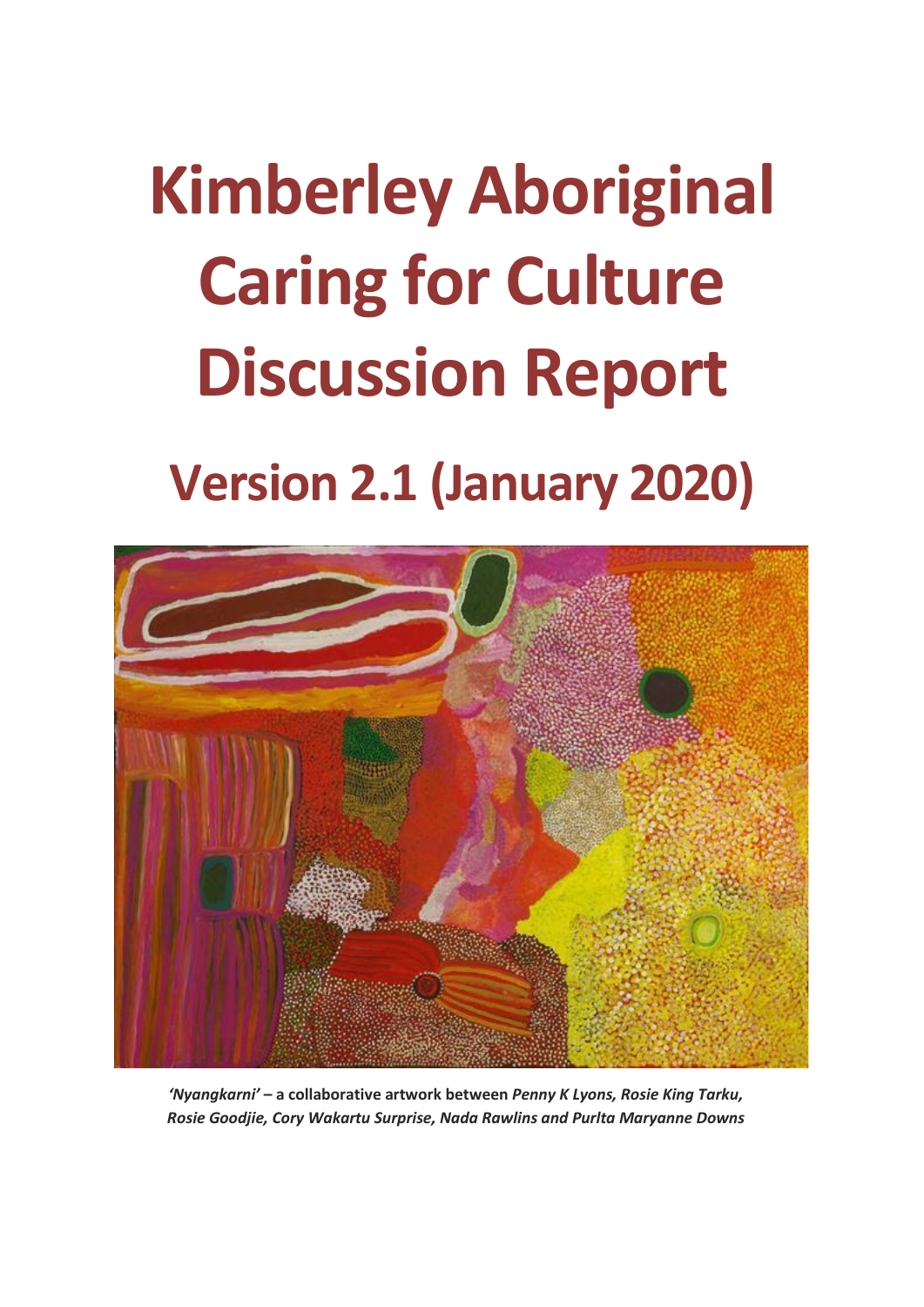

*This document may contain names and pictures of people who have passed away.*

© Kimberley Aboriginal Law and Cultural Centre (KALACC) 2020.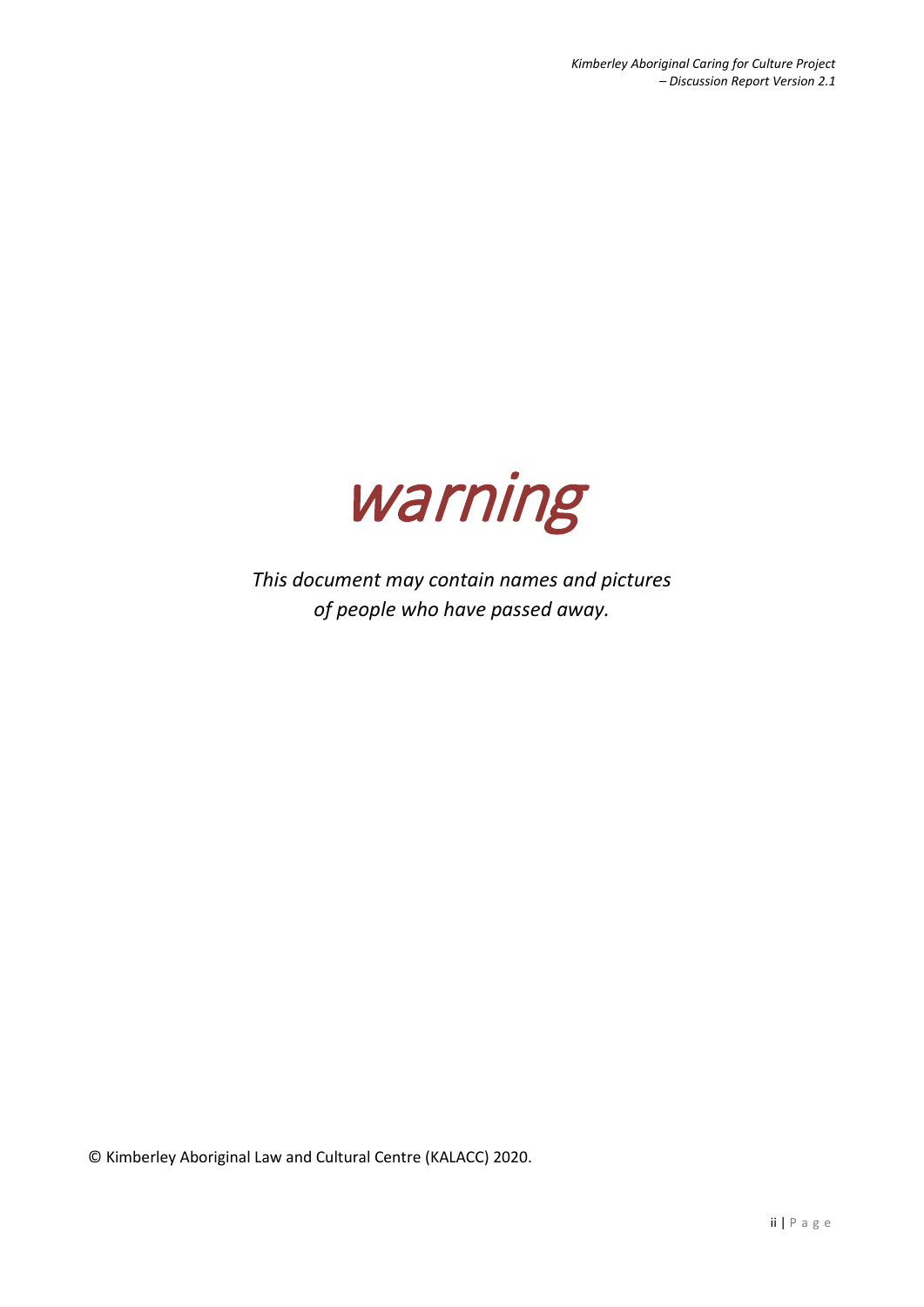## **ACKNOWLEDGEMENTS**

## **Funding**

Funding for the Kimberley Aboriginal Caring for Culture Project, including this discussion report, was generously provided through the Commonwealth Suicide Prevention Trial program and resourcing allocated to the WA Primary Health Alliance. Further contributions were made by Aarnja Limited and LotteryWest.







## **Commissioning**

This project was commissioned by the Kimberley Aboriginal Law and Cultural Centre.<br>  $e^{\frac{\sqrt{6}}{3} \left(\frac{a}{2} + \frac{a}{2}\right)}$  =  $\frac{c}{2}$  =  $\frac{c}{2}$  =  $\frac{c}{2}$  =  $\frac{c}{2}$  =  $\frac{c}{2}$  =  $\frac{c}{2}$  =  $\frac{c}{2}$  =  $\frac{c}{2}$  =  $\frac{c$ 



## **Compilation**

This *Kimberley Aboriginal Caring for Culture Discussion Report* was compiled by Frank Davey, Merle Carter, Melissa Marshall, Wes Morris, Kate Golson, Maya Haviland, Pat Torres and Rowena O'Byrne-Bowland. This report provides analysis of the information reported in the *Kimberley Aboriginal Caring for Culture Consultation Report 1.2*, as provided through community workshops, participant surveys and one-on-one interviews from representatives of Aboriginal organisations featured in that document.

## **Foreword**

We would like to sincerely thank June Oscar AO, Aboriginal and Torres Strait Islander Social Justice Commissioner, for providing the foreword to this document.

## **Front Artwork**

'Nyangkarni' is a collaborative artwork by Penny K Lyons, Rosie King Tarku, Rosie Goodjie, Cory Wakartu Surprise, Nada Rawlins and Purlta Maryanne Downs. It depicts significant desert sites from the women's family Country, including *Yataru Jila*, *Parnta*, *Kurtal*, *Pirrmal*, *Kulijirti Jumu* and *Jilji* this side of *Kiriwirri*.

Used with generous permission from Mangkaja Arts Resource Agency, 'Nyangkarni' perfectly encapsulates one of the central threads behind the Kimberley Aboriginal Caring for Culture Project – collaboration and joint endeavour towards a common purpose.

## **Other Images**

All other images reproduced within this document are owned and approved by KALACC. Any images not reproduced by KALACC are acknowledged and used with kind permission from their respective owners.

## **Disclaimer**

The information contained herein was current at the time of publication. While details may change, the overarching cultural domains, principles and practices remain strong throughout our region.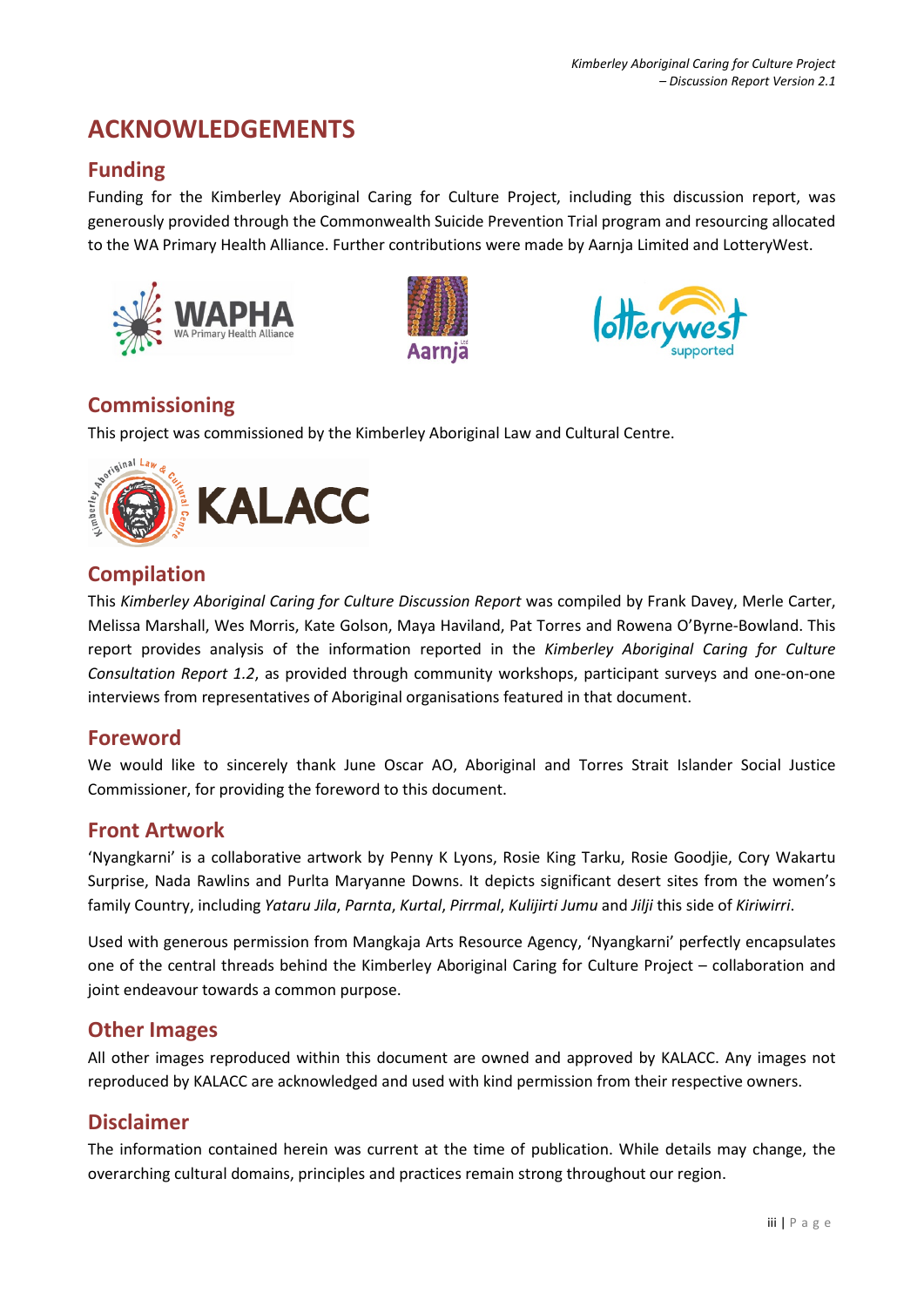## **CONTENTS**

| <b>Acknowledgements</b>                                                                                 | iii |
|---------------------------------------------------------------------------------------------------------|-----|
| Foreword                                                                                                | 5   |
| <b>Executive Summary</b>                                                                                | 6   |
| About the Kimberley Aboriginal Caring for Culture Project                                               | 6   |
| Project Objectives                                                                                      | 6   |
| <b>Project Process</b>                                                                                  | 6   |
| <b>Cultural Domains of Action</b>                                                                       | 8   |
| Overview of the Key Findings                                                                            | 9   |
| Recommendations                                                                                         | 9   |
| Introduction                                                                                            | 12  |
| The KACfC Project Process                                                                               | 12  |
| Purpose of the Discussion Report                                                                        | 13  |
| <b>Discussion Report Structure</b>                                                                      | 13  |
| <b>Cultural Domains of Action</b>                                                                       | 14  |
| <b>Background - The Consultations</b>                                                                   | 14  |
| Key Elements Identified in the Consultation Report                                                      | 14  |
| Developing the Cultural Domains of Action                                                               | 16  |
| Cultural Domains Active in the Kimberley                                                                | 17  |
| <b>Cultural Domain Summary</b>                                                                          | 24  |
| <b>Discussion Report Outcomes</b>                                                                       | 25  |
| <b>Opportunities to Address Gaps</b>                                                                    | 25  |
| Project Objectives Revisited                                                                            | 27  |
| <b>Key Findings</b>                                                                                     | 29  |
| <b>Recommendations</b>                                                                                  | 30  |
| <b>References</b>                                                                                       | 32  |
| <b>Appendices</b>                                                                                       | 34  |
| Appendix 1: Table of participating organisations in the Kimberley Aboriginal Caring for Culture Project | -34 |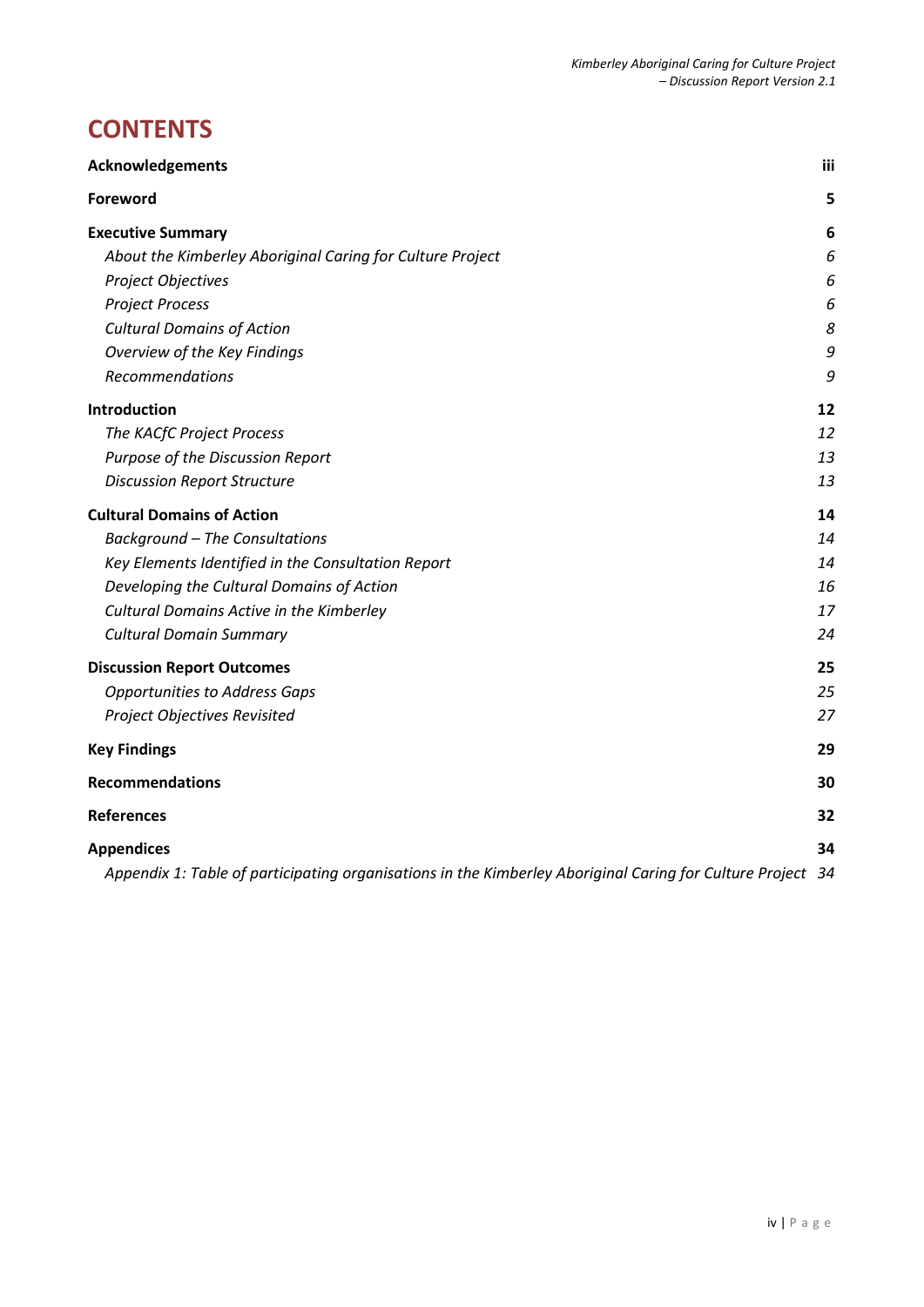## **FOREWORD**

**Culture underpins all of who we are.** It is both what we learn, and the framework for how we live and engage with each other and our surrounds. Culture constructs our society and identities, our strength, self-worth and resilience, and in times of great sadness – of trauma, loss and grief – culture heals us. The Kimberley region is home to 30 distinct Aboriginal groups that practices culture in diverse and vibrant ways. Our traditions and languages that connect us to Country and each other come from a deep lineage of ancestral knowledge and strength.

**The** *Kimberley Aboriginal Caring for Culture Initial Consultation Report* **captures this remarkable heritage.** It reflects the powerful leadership that has always been present in the Kimberley in keeping our culture alive and protected. In 1984, our people from diverse traditions across the Kimberley gathered at Ngumpan. At this historic bush meeting, we recognised that alongside our rights to our land we must protect and practice our Law and culture. We stood for our rights to be on Country, to speak our languages, and to be in control of our knowledge and resources. As a result, we established the Kimberley Aboriginal Law and Cultural Centre, the Kimberley Language Resource Centre, and Magabala Books, the first and now longest running Aboriginal publishing house in Australia.

Since then, we have been a part of achieving the extraordinary legal milestone of Native Title which destroyed the myth of Terra Nullius, and we have established and strengthened our many communitycontrolled organisations. **The** *Kimberley Aboriginal Caring for Culture Initial Consultation Report* **and the forthcoming** *Kimberley Aboriginal Caring for Culture Plan* **reminds us of these achievements and the ways in which we continue to thread culture into every aspect of our lives.**

This consultation report provides an overview of over 60 Kimberley community-controlled organisations that work across every sector from health, justice and education to arts, enterprise, women's supports, childcare, land management and aged care, amongst many others. These organisations, led by our people and built on our cultural values and principles, deliver vital culturallybased services and programs designed to maintain, strengthen and revitalise our culture.

**The forthcoming** *Kimberley Aboriginal Caring for Culture Plan* **is not for the shelf.** It will sit alongside other major reports and recommendations which acknowledge that our people on the ground and our community organisations have the solutions. Central to our solutions is caring for our culture.

**It is time that Governments and policy-makers work with us.** We have to respond to these reports and this plan so we can invest in community-led solutions over the long-term. In being supported to practice and care for our culture in everything we do our distinct rights as Indigenous Peoples are realised. **When our culture is strong, we are strong.** We can maintain the transference of knowledge to all our children, and revitalise generational success, health and wellbeing.

Our culture, practiced in our homes, families and communities and supported by our organisations, brings about the future we all want – a future self-determined by our people.

Yaninyja.

Thank you.

June Oscar AO, Aboriginal and Torres Strait Islander Social Justice Commissioner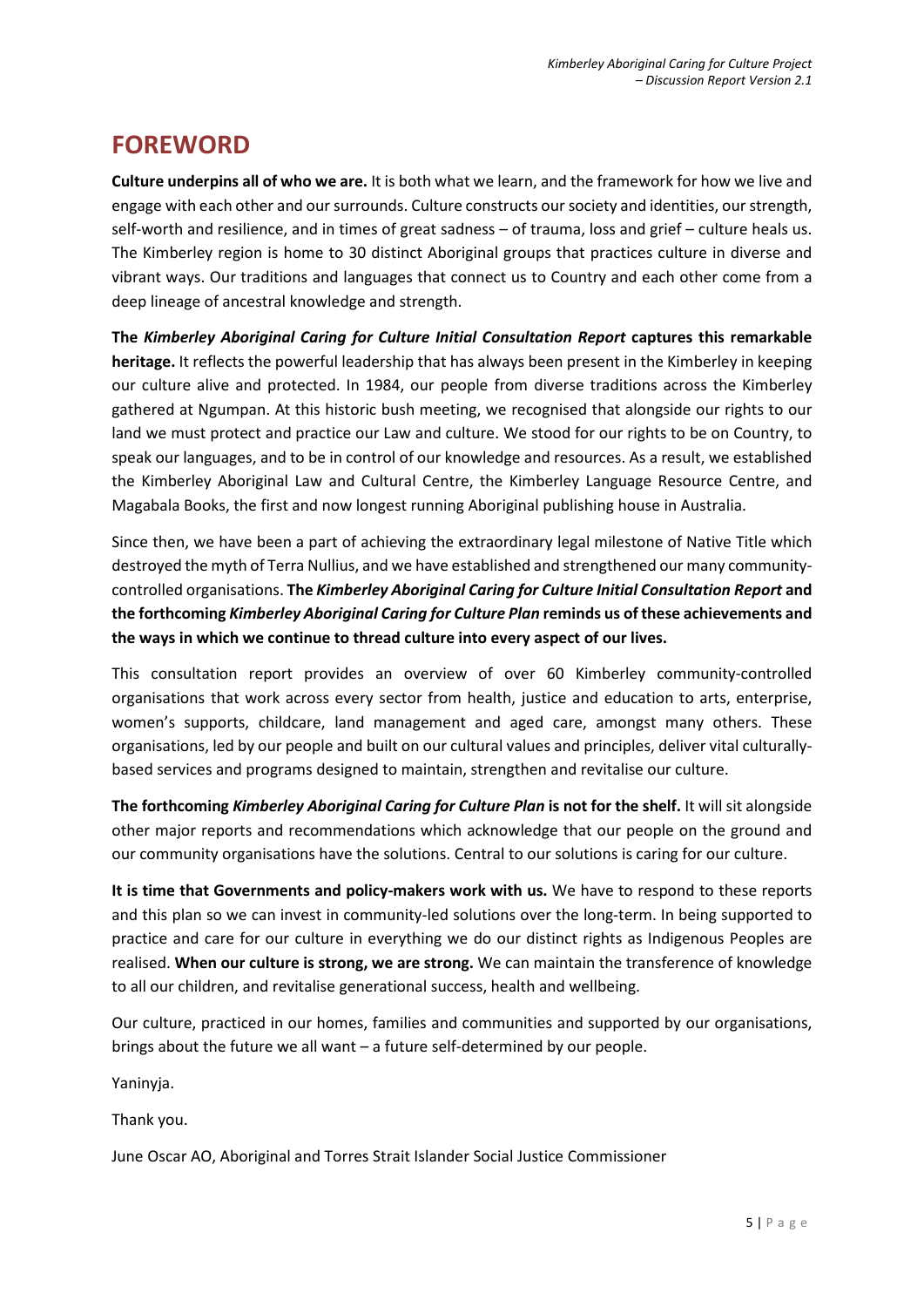## **EXECUTIVE SUMMARY**

*We have to let culture speak for itself.*

*– Rachel bin Salleh (Magabala Books)*

In an area geographically larger than the state of Victoria, the Kimberley is home to the oldest living continuous culture on the planet and the primacy of culture is continuously and repeatedly asserted by Kimberley Aboriginal People.

The Kimberley Aboriginal Law and Cultural Centre (KALACC) has been the Kimberley's peak Aboriginal body since we were established in 1985. We are mandated to protect, preserve and celebrate Law and Culture across the region.

**Despite repeated calls for Government action, a 2016** *Medical Journal of Australia* **article found that the suicide rate in the Kimberley region had not only doubled in five years, but it was among the highest in the world.**

## **ABOUT THE KIMBERLEY ABORIGINAL CARING FOR CULTURE PROJECT**

The Kimberley Aboriginal Caring for Culture Project (KACfC Project) is part of KALACC's effort to improve resource distribution; foster a collaborative approach between Aboriginal stakeholder organisations and the Government; and address the broader impact of intergenerational trauma and suicide that overwhelmingly grips our region.

It should be noted that the initial aim of this project was to produce a Kimberley Aboriginal Caring for Culture Plan. It is intended by KALACC that the combination of the three primary documents produced through this process provide the elements of a plan. However, while the process has resulted in a comprehensive illustration of Kimberley Aboriginal Culture, there remain other organisations who have not been included for varying reasons. Therefore, at the risk of inadvertently overlooking those not involved in this process, KALACC wants to ensure that these reports guide future investment in culture in the Kimberley rather than provide a detailed plan to follow step-by-step.

## **PROJECT OBJECTIVES**

- Map and gap the current service provision
- Foster collaboration and cohesion amongst Kimberley Aboriginal Non-Government Organisation (NGO) service providers
- Contribute to the development of macro Government policies and strategies
- Contribute to important research into and strategies towards improving Indigenous outcomes

## **PROJECT PROCESS**

A total of 61 Aboriginal organisations participated in the Kimberley Aboriginal Caring for Culture Project, from a cross-section of key service areas regarding Aboriginal welfare and wellbeing. Organisations were given the option of contributing via surveys, workshops or one-on-one meetings or workshops. Several organisations chose to engage with more than one of these methods.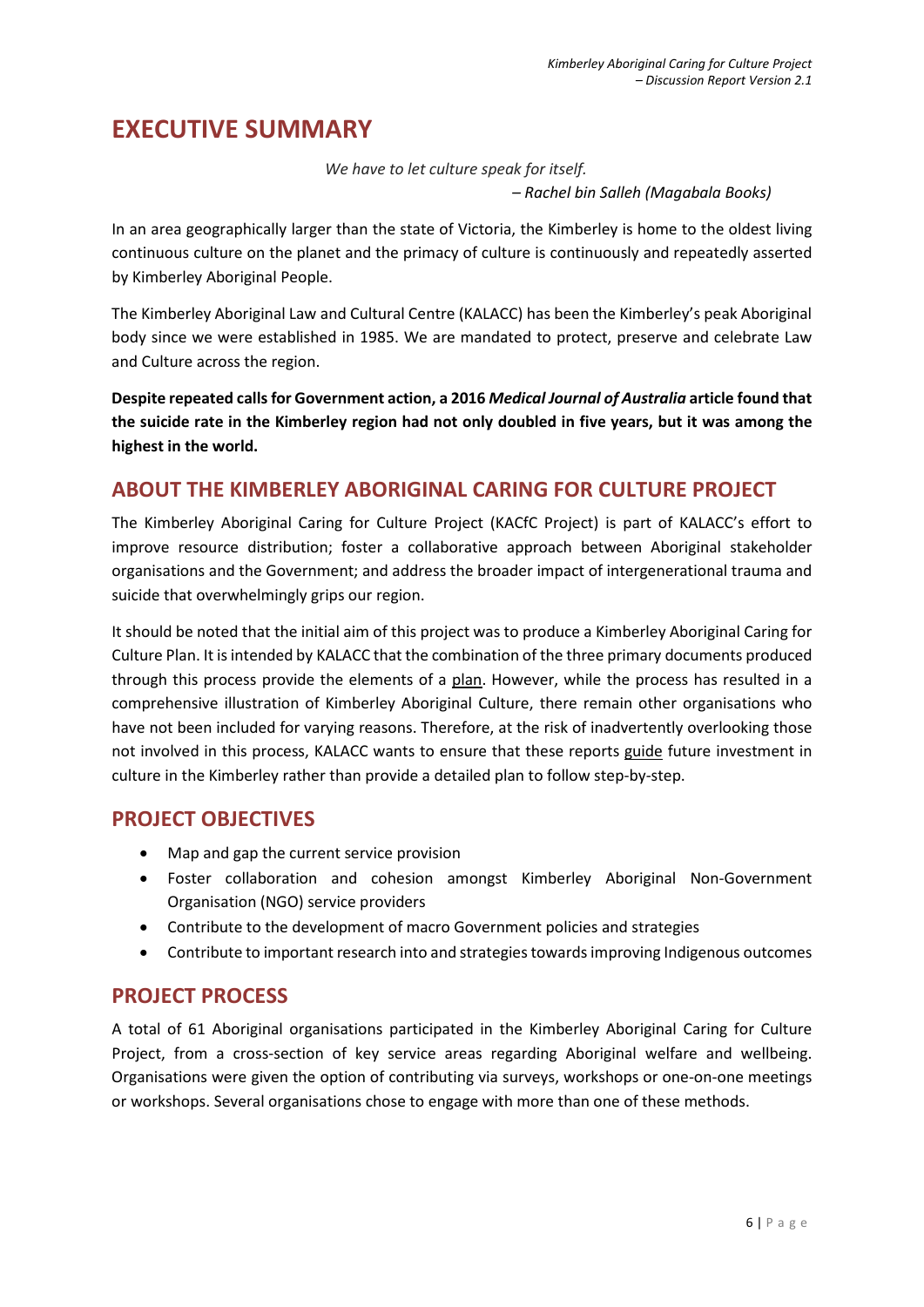## **Stage 1: KACfC Regional Consultations and Consultation Report**

The *Kimberley Aboriginal Caring for Culture Consultation Report (KACfC Consultation Report)* was released in March 2019 (v1.0); updated in July (v1.1) and August (v1.2); and finalised in January 2020 (v1.3). It reports on the year-long consultation process conducted by KALACC and:

- Summarisesthe information and materials gathered from the 61 Aboriginal organisations that participated in the consultations
- Provides a collective voice for these organisations
- Showcases their culturally-based activities, partnerships, achievements and aspirations

The information that was collected during the consultation process is organised within a framework of the five Kimberley cultural blocs (with the exception of the overarching regional organisations):

- **Southern Tradition** from Broome and Bidyadanga across to the Tjurabalan
- **Western Tradition** the Dampier Peninsula
- **Central Tradition** Derby, Fitzroy Crossing and surrounds
- **Eastern Tradition** Halls Creek, Warmun and Kununurra
- **Northern Tradition** Wyndham, Kalumburu and the Gibb River Road
- **Regional Bodies** organisations operating across the Kimberley region

## **Stage 2: Kimberley Aboriginal Caring for Culture Discussion Report**

This present document, the *Kimberley Aboriginal Caring for Culture Discussion Report (KACfC Discussion Report)*, provides further analysis of the information gathered in the consultations. Initially released in October 2019 (v2.0) and finalised in January 2020 (v 2.1), the report:

- Explores and examines the cultural domains inherent across the region
- Provides a framework for Government and other supporting organisations to develop future policies, practices and strategies relating to Aboriginal people in the Kimberley region – one that ensures culture is at the core
- Identifies recommendations and opportunities for enhanced service provision
- Refers to additional information gathered during our consultations with schools in the Kimberley that offer culturally-based programs and initiatives.

## **Stage 3: Kimberley Aboriginal Caring for Culture Project – Final Steps**

The final report produced through this process combines the information from the aforementioned previous two documents for dissemination within the Kimberley community and to participating organisations. Named the *Kimberley Aboriginal Caring for Culture Community Report* (*KACfC Community Report*), it builds on the *KACfC Consultation Report* and the *KACfC Discussion Report* and was released in October 2019 (v3.0) before being finalised in January 2020 (v3.1).

Alongside these documents, the *Kimberley Schools Aboriginal Culture Program Mapping Project – Data and Analysis Report* (2019) was produced. This report details investigations that KALACC and the Australian National University (ANU) undertook on the incorporation of culture into school curriculums through case studies in the region.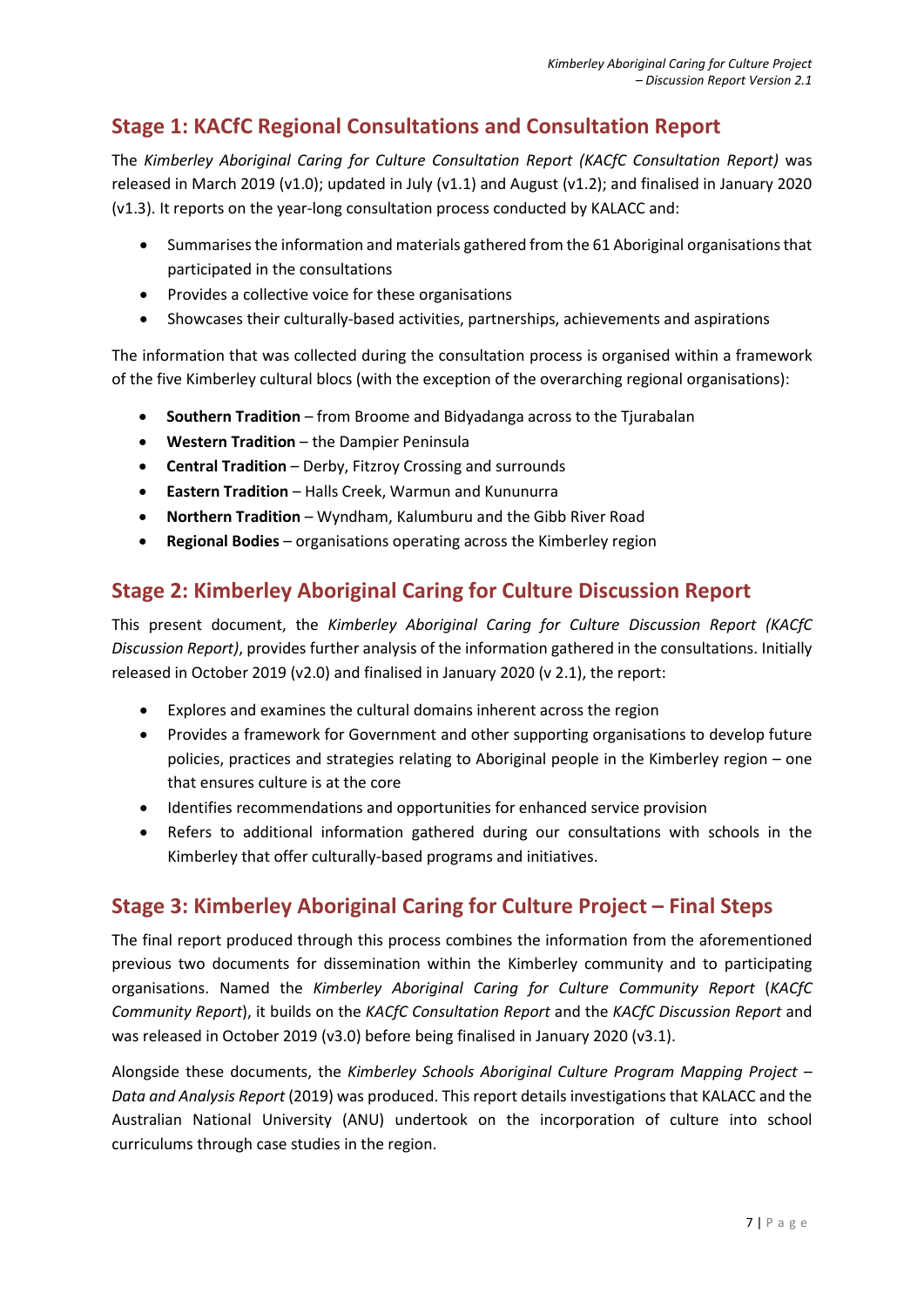The *Kimberley Aboriginal Caring for Culture Background Report (KACfC Background Report)* was also produced and provides a review of the relevant academic and Government policy literature on the relationship between Aboriginal culture and wellbeing.

## **CULTURAL DOMAINS OF ACTION**

Following review of the information provided from the Kimberley Aboriginal Community Controlled Organisations (ACCOs) relating to culture and the various ways in which it is incorporated and underpins the respective organisations process from governance, through to processes and subsequent program delivery, three key elements were identified in the *KACfC Consultation Report*:

- Culturally-Embedded Principles
- Culturally-Embedded Practices and Components
- Culturally-Embedded Activities

The *KACfC Consultation Report* provides a detailed picture of the types and scope of the cultural activities that the people of the Kimberley are engaged in. It discusses the benefits of these activities for the communities who have led their development. While local and regional community organisations provide a wide range of formal services – from environmental management and research through to health and education – by their nature they also provide a myriad of activities and services that they do not receive funding for and that often go unrecognised by outsiders. These include aged care support, youth diversionary activities, community development, and advocacy for individuals, families and communities.

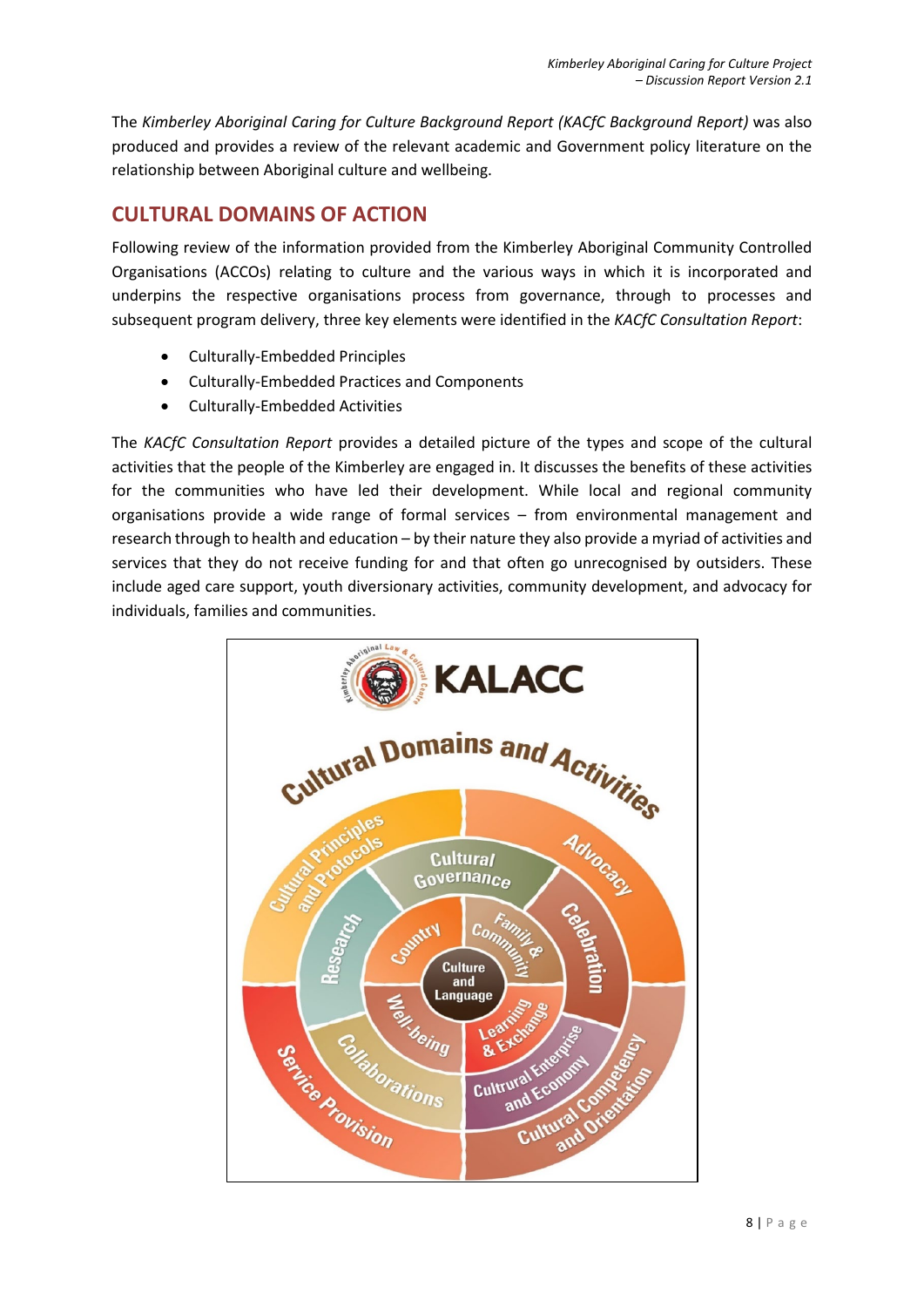A deeper analysis of the consultation data collected was undertaken. Overwhelmingly apparent and cognisant with all organisations participating in this process, was that Culture and Language are not only integral to the ACCOs but fundamental and foundational. From this viewpoint, a series of interconnected cultural domains of action have been identified that form the basis of this second report in the series, the *KACfC Discussion Report,* which are discussed in detail in subsequent sections.

## **OVERVIEW OF THE KEY FINDINGS**

Evidenced throughout the *KACfC Consultation Report* and substantiated in the present report is the empirical requirement to not only resource the externally-focused activities identified within the Cultural Domains of Activity diagram but to prioritise funding of its core – Culture and Language. Without reversing this trend, no amount of resourcing applied to the inner or outer circles will achieve their objectives if there is no cultural foundation.

Three key findings have been identified from our discussion of the KACfC Project materials. Each will need to be addressed in the short-, medium- and long-term in relation to the fundamental understanding of and investment in culture in the Kimberley for generations to come:

- **Strength of Regional Collaboration** The isolation of and long distances between communities presents enormous challenges to Kimberley ACCOs undertaking cultural activities. A recurrent theme in the project is the importance of networking and forums through which people can come together, regionally and locally, to develop shared strategies, learn from and support each other, share information, advocate and so on.
- **Unrecognised Activities Crucial to Social Capital** The participating organisations undertake an array of informal and unofficial activities, such as aged care and childcare responsibilities, which most often go unrecognised and unfunded, but that are essential to keeping the cultural ecology of the local and regional Kimberley Region alive.
- **Cultural Foundations Essential to Social, Cultural and Emotional Wellbeing** The data collected on the value and impacts of cultural practice, identity, knowledge and connections in the consultations reaffirms and reinforces the many reports, statements and articulations of the past about the importance of culture to Indigenous health and wellbeing, as well as the research underway that is investigating the links between culture and wellbeing.

## **RECOMMENDATIONS**

Consideration has been given to all stages of the KACfC Project process and, overwhelmingly, it has been observed that:

#### *Culture and Language, as fundamental to the success of Aboriginal and Torres Strait Islander programs as it is, is rarely funded or resourced.*

Countless recommendations to improve the welfare and prosperity of Aboriginal communities have been published previously – many of which the State and Federal Governments are yet to respond to. Acknowledging these many past reports, we have identified five recommendations through the KACfC Project process:

*1. Investment in Aboriginal Controlled Community Organisations to maintain, celebrate and prioritise culture in all its forms*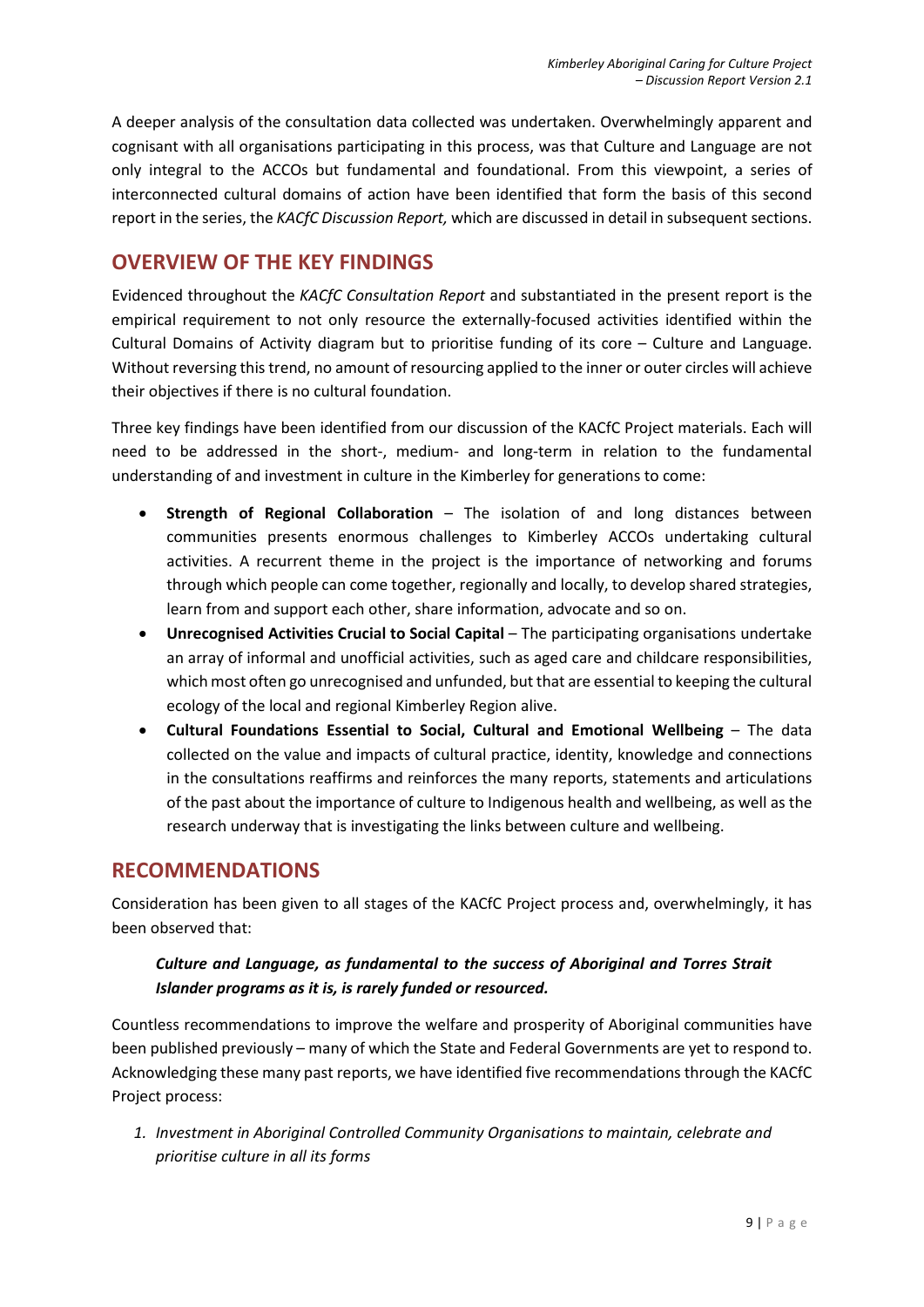- *2. Consolidated targeted investment in Aboriginal languages and language maintenance outcomes as a strategic priority area*
- *3. Prioritised investment and support for Kimberley Aboriginal organisations to provide regular regional and local forums for the sharing of cultural knowledge and practice, the building of capability and to network in key areas of activity*
- *4. Investment in the development of cultural outcome indicators and measures that Aboriginal people define, which would relate to such things as types of cultural participation and opportunities to connect with Country and family, and language maintenance and revival*
- *5. A response by the WA Government to the gaps and opportunities identified in this report, and all those of the 201[6 Message Stick Report,](https://www.parliament.wa.gov.au/parliament/commit.nsf/(Report+Lookup+by+Com+ID)/B7C324463C7E020A4825806E00050947/$file/161114+Aboriginal+Youth+Suicide+Draft+Report+FINAL+with+electronic+signature+17112016.pdf) KALACC's 2017 Cultural Solutions Position Paper and State Coroner Fogliani's 2019 [Coronial Inquest Findings Report](https://www.coronerscourt.wa.gov.au/_files/inquest-2019/13-Children-and-Young-Persons-in-the-Kimberley-Region-Finding.pdf)*

Given the growing number of investigations such as this and those referenced by the KACfC Project, we have developed the table below to assist in the development and implementation of responsive actions for guidance of Government and funding bodies to work with ACCOs in delivery of these:

|    | <b>KIMBERLEY ABORIGINAL</b>                                                                                                                                                                                                                                                                | <b>RESPONSIVE ACTIONS</b>                                                                                                                                 |                                                                                                                                                               |  |  |
|----|--------------------------------------------------------------------------------------------------------------------------------------------------------------------------------------------------------------------------------------------------------------------------------------------|-----------------------------------------------------------------------------------------------------------------------------------------------------------|---------------------------------------------------------------------------------------------------------------------------------------------------------------|--|--|
|    | <b>CARING FOR CULTURE</b><br><b>PROJECT RECOMMENDATIONS</b>                                                                                                                                                                                                                                | <b>Short-to-Medium Term</b><br>Actions (1-5 years)                                                                                                        | <b>Medium-to-Long Term</b><br>Actions (5-20 years)                                                                                                            |  |  |
| 1. | Investment in Aboriginal Controlled<br>Community Organisations to maintain,<br>celebrate and prioritise culture in all<br>its forms                                                                                                                                                        | Establish cultural funding<br>programs that are available<br>to ACCOs only                                                                                | Develop ACCOs driving<br>agenda in relation to<br>cultural investment across<br>the region                                                                    |  |  |
| 2. | Consolidated targeted investment in<br>Aboriginal languages and language<br>maintenance outcomes as a strategic<br>priority area                                                                                                                                                           | Fund the Kimberley<br>Language Resource Centre<br>(KLRC) to develop language<br>resources with Prescribed<br><b>Body Corporates (PBCs)</b><br>for schools | Provide language funds for<br>all PBCs<br>Fund the KLRC for sleeping<br>languages and research                                                                |  |  |
| 3. | Prioritised investment and support for<br>Kimberley Aboriginal organisations to<br>provide regular regional and local forums<br>for the sharing of cultural knowledge and<br>practice, the building of capability and to<br>network in key areas of activity                               | Resource KALACC and KLRC<br>to collaborate to lead a<br>cultural knowledge and<br>practice exchange across<br>the region                                  | Invest in established<br>cultural knowledge and<br>practice exchange via<br>Kimberley ACCOs                                                                   |  |  |
| 4. | Investment in the development of cultural<br>outcome indicators and measures that<br>Aboriginal people define, which would<br>relate to such things as types of cultural<br>participation and opportunities to<br>connect with Country and family, and<br>language maintenance and revival | Utilise existing and<br>established cultural<br>governance mechanisms in<br>the Kimberley to develop<br>cultural outcome indicators<br>and measures       | Evaluate and continue<br>improving cultural outcome<br>indicators and measures via<br>existing and established<br>Kimberley cultural<br>governance mechanisms |  |  |
| 5. | A response by the WA Government to the<br>gaps and opportunities identified in this<br>report, and all those of the 2016 Message<br>Stick Report, KALACC's 2017 Cultural<br>Solutions Position Paper, and State<br>Coroner Fogliani's 2019 Coronial Inquest<br><b>Findings Report</b>      | Provide a published<br>response to all three<br>reports with actions<br>identified to address the<br>specific individual<br>recommendations               | Implement the actions<br>published in relation to<br>recommendations in each<br>of the reports                                                                |  |  |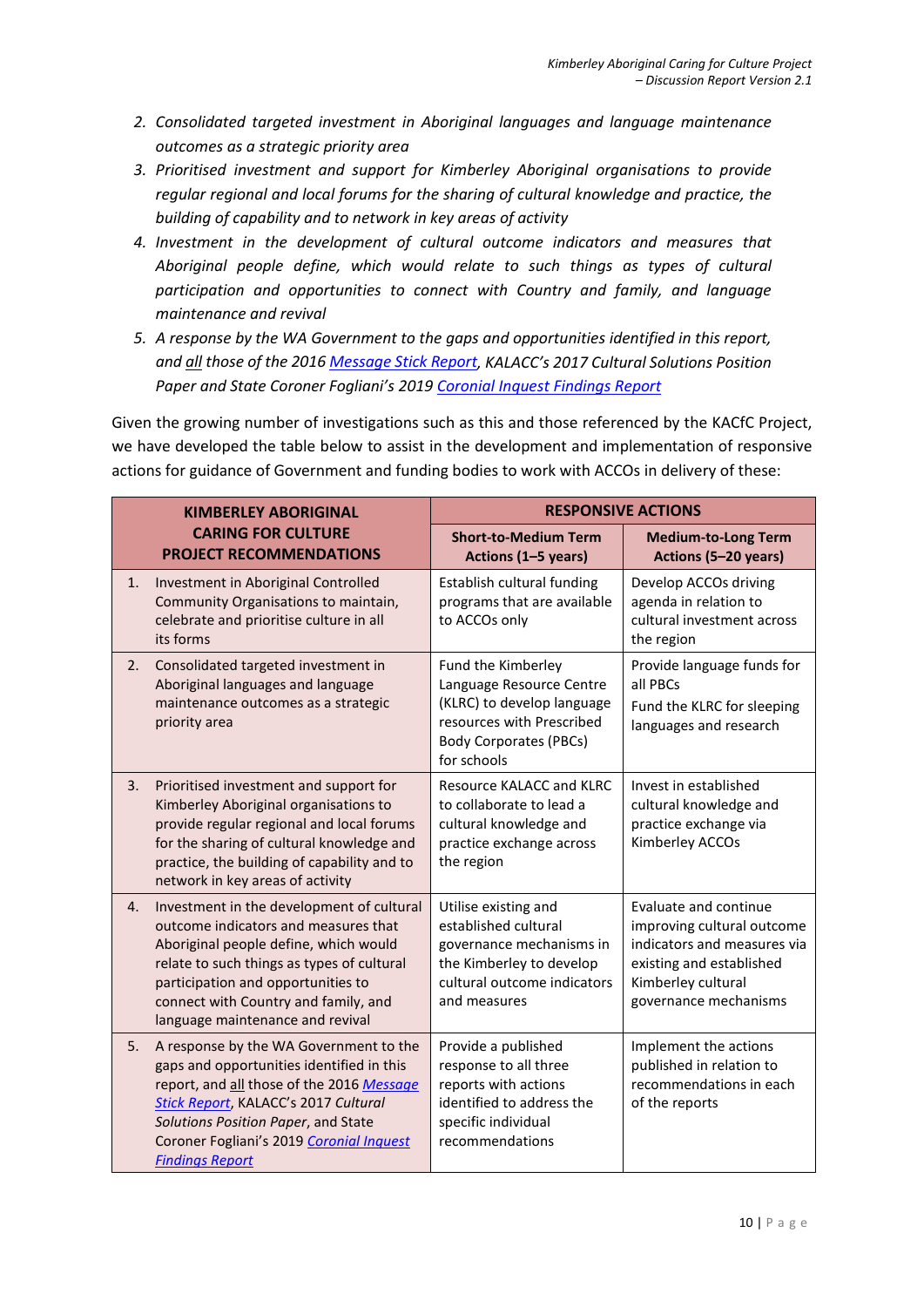These recommendations will deliver on the potent words of the Kimberley Cultural Bosses on p6 of KALACC's 2017 *Cultural Solutions Position Paper*:

*To heal our people, we must heal our families. To heal our families, we must heal our communities.* 

*Culture is the key.*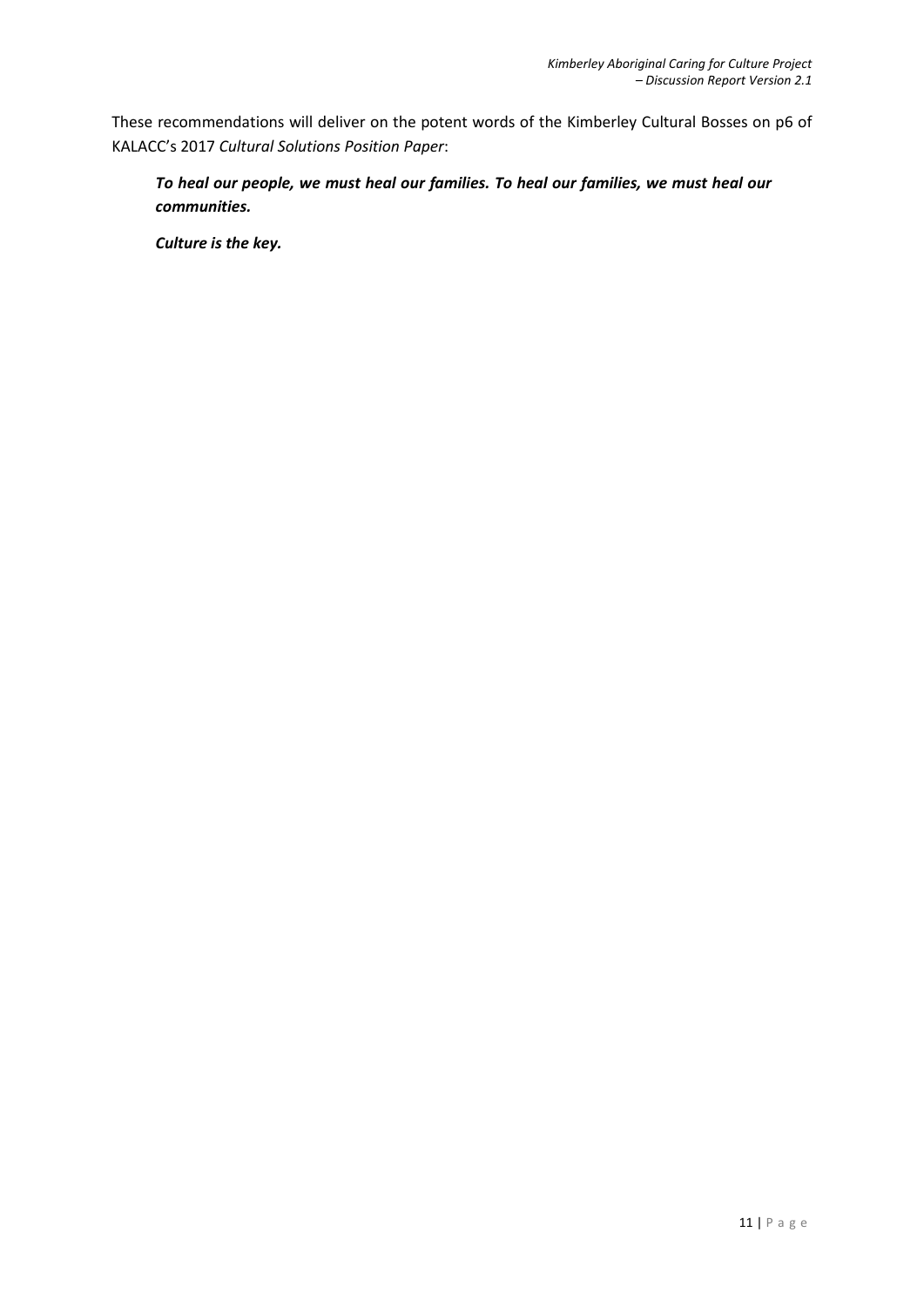## **INTRODUCTION**

The Kimberley Aboriginal Caring for Culture Project (KACfC Project) has been underway since 2017. This project was developed by the Kimberley Aboriginal Law and Culture Centre (KALACC) to improve resource distribution; foster a collaborative approach between Aboriginal stakeholder organisations and the Government; and address the broader impact of intergenerational trauma and suicide that overwhelmingly grips our region.

## **THE KACFC PROJECT PROCESS**

A total of 61 Aboriginal organisations participated in the KACfC Project, from a cross-section of key service areas regarding Aboriginal welfare and wellbeing (see *Appendix 1*). Organisations were given the option of contributing via surveys, workshops or one-on-one meetings or workshops. Several organisations chose to engage with more than one of these methods.

## **Stage 1: KACfC Regional Consultations and Consultation Report**

Through a lengthy consultation process that spanned close to a year, two consultation teams mapped the ways in which culture – in its multi-faceted forms – is inherent within Aboriginal Community Controlled Organisations (ACCOs) across the vast Kimberley region.

Subsequently, the *Kimberley Aboriginal Caring for Culture Consultation Report (KACfC Consultation Report)* was released in March 2019 (v1.0); updated in July (v1.1) and August (v1.2); and finalised in January 2020 (v1.3). It reports on the year-long consultation process conducted by KALACC and:

- Summarises the information and materials gathered from the 61 Aboriginal organisations that participated in the consultations
- Provides a collective voice for these organisations
- Showcases their culturally-based activities, partnerships, achievements and aspirations

The information that was collected during the consultation process is organised within a framework of the five Kimberley cultural blocs (with the exception of the overarching regional organisations):

- **Southern Tradition** from Broome and Bidyadanga across to the Tjurabalan
- **Western Tradition** the Dampier Peninsula
- **Central Tradition** Derby, Fitzroy Crossing and surrounds
- **Eastern Tradition** Halls Creek, Warmun and Kununurra
- **Northern Tradition** Wyndham, Kalumburu and the Gibb River Road
- **Regional Bodies** organisations operating across the Kimberley region

See also below for further information on the content and outcomes of the *KACfC Consultation Report.*

## **Stage 2: Kimberley Aboriginal Caring for Culture Discussion Report**

This present document, the *Kimberley Aboriginal Caring for Culture Discussion Report (KACfC Discussion Report)*, provides further analysis of the information gathered in the consultations. It was initially released in October 2019 (v2.0) and finalised in January 2020 (v 2.1). See below for further information on the purpose and structure of the *KACfC Discussion Report*.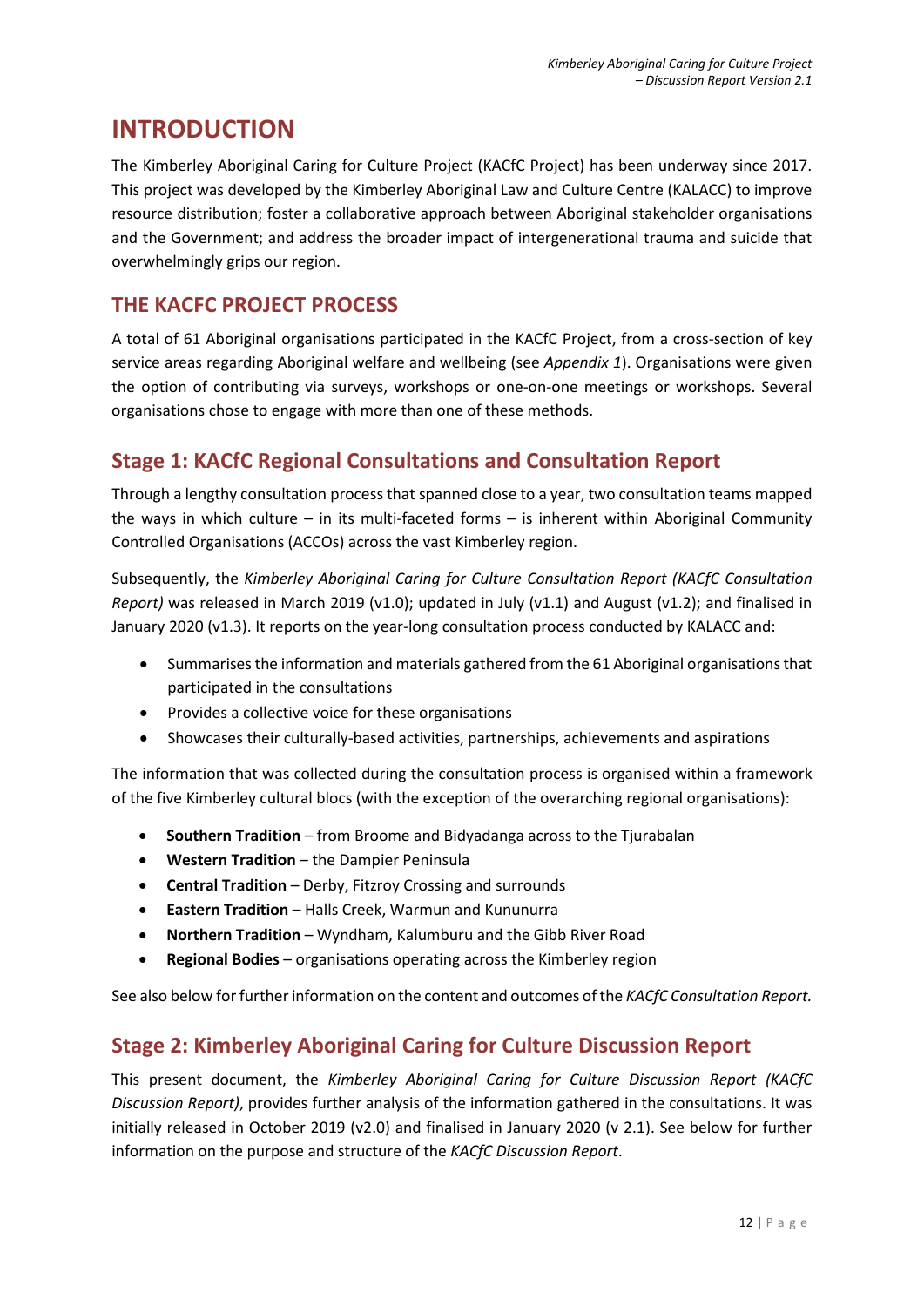## **Stage 3: Kimberley Aboriginal Caring for Culture Project – Final Steps**

The final report produced through this process combines the information from the aforementioned previous two documents for dissemination within the Kimberley community and to participating organisations. Named the *Kimberley Aboriginal Caring for Culture Community Report* (*KACfC Community Report*), it builds on the *KACfC Consultation Report* and the *KACfC Discussion Report* and was released in October 2019 (v3.0) before being finalised in January 2020 (v3.1).

Alongside these documents, the *Kimberley Schools Aboriginal Culture Program Mapping Project – Data and Analysis Report* (2019) was produced. This report details investigations that KALACC and the Australian National University (ANU) undertook on the incorporation of culture into school curriculums through case studies in the region.

The *Kimberley Aboriginal Caring for Culture Background Report (KACfC Background Report)* was also produced and provides a review of the relevant academic and Government policy literature on the relationship between Aboriginal culture and wellbeing.

## **PURPOSE OF THE DISCUSSION REPORT**

The *KACfC Discussion Report*:

- Explores and examines the cultural domains inherent across the region
- Provides a framework for Government and other supporting organisations to develop future policies, practices and strategies relating to Aboriginal people in the Kimberley region – one that ensures culture is at the core
- Identifies recommendations and opportunities for enhanced service provision
- Refers to additional information gathered during our consultation with schools in the Kimberley that offer culturally-based programs and initiatives

## **DISCUSSION REPORT STRUCTURE**

The *KACfC Discussion Report* builds on and expands the *KACfC Consultation Report*'s analysis of Culturally-Embedded Principles; Culturally-Embeded Components and Practices; and Culturally-Embedded Activities (KALACC 2019:91–95). By further examining the practices and activities of the 61 participating organisations, we have subsequently developed the concept of 'Cultural Domains of Action'.

As part of our discussion, we have related these findings to the project's overarching objectives and to potential opportunities and remaining gaps in the discourse. Our findings and project recommendations then conclude this report.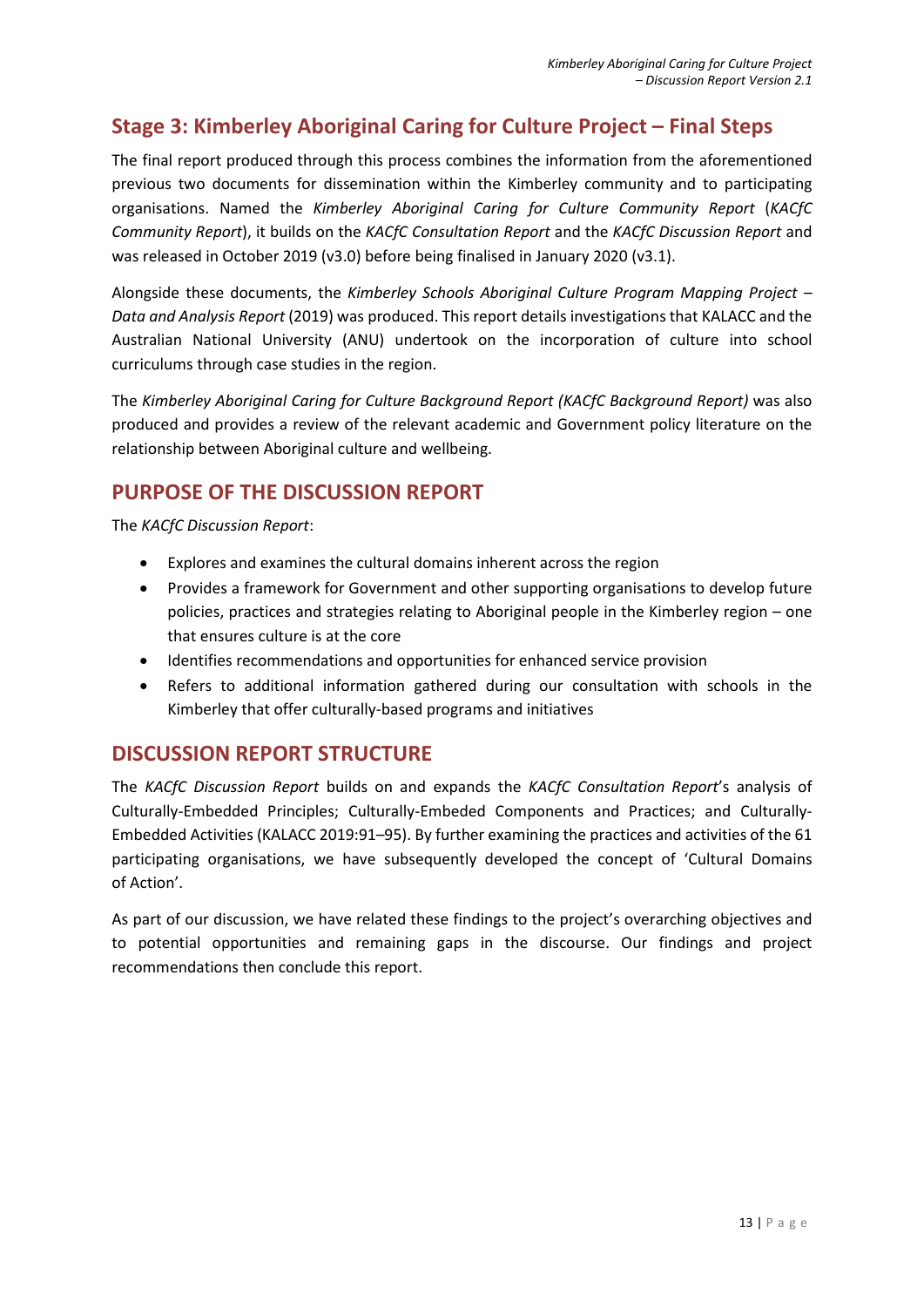## **CULTURAL DOMAINS OF ACTION**

## **BACKGROUND – THE CONSULTATIONS**

The consultations provided a detailed picture of the scope and types of cultural activities that Kimberley Aboriginal people are engaged in. The *KACfC Consultation Report*:

- Discusses the benefits of these activities for the communities who have led their development
- Describes the wide range of formal services from environmental management and research through to health and education – they deliver and the many activities and services that they do not receive funding for, and that often go unrecognised (such as aged care support, youth diversionary activities, community development and advocacy)
- Outlines the critical role the organisations play in regional development, the diverse array of objectives they achieve across sectors (including in the visual arts and craft, dance, music, theatre, literature and cultural maintenance and renewal), the essential infrastructure and services they provide over vast distances, with remits at the local, regional, national and international levels
- Details the outputs and outcomes of these activities including:
	- o Training and professional pathways for young people
	- o Economic development
	- o Inter-cultural collaboration
	- o Strengthened capacity in governance and leadership
	- o Audience development
	- o Repatriation; intergenerational cultural transmission
	- o Cultural performance and festivals
	- o Cultural employment
	- o Skills development
	- o Social enterprise
	- o Exhibitions
	- o Mentoring
	- o Engaging youth
	- o Keeping First Nations culture strong
	- o Sharing First Nations culture with other Australians and on a global stage

## **KEY ELEMENTS IDENTIFIED IN THE CONSULTATION REPORT**

The *KACfC Consultation Report* analysis identified three key elements to the centrality of culture in and for Kimberley ACCOs:

- Culturally-Embedded Principles
- Culturally-Embedded Practices and Components
- Culturally-Embedded Activities

*.*

The essential points relating to each are illustrated below in *[Table 1](#page-14-0)*.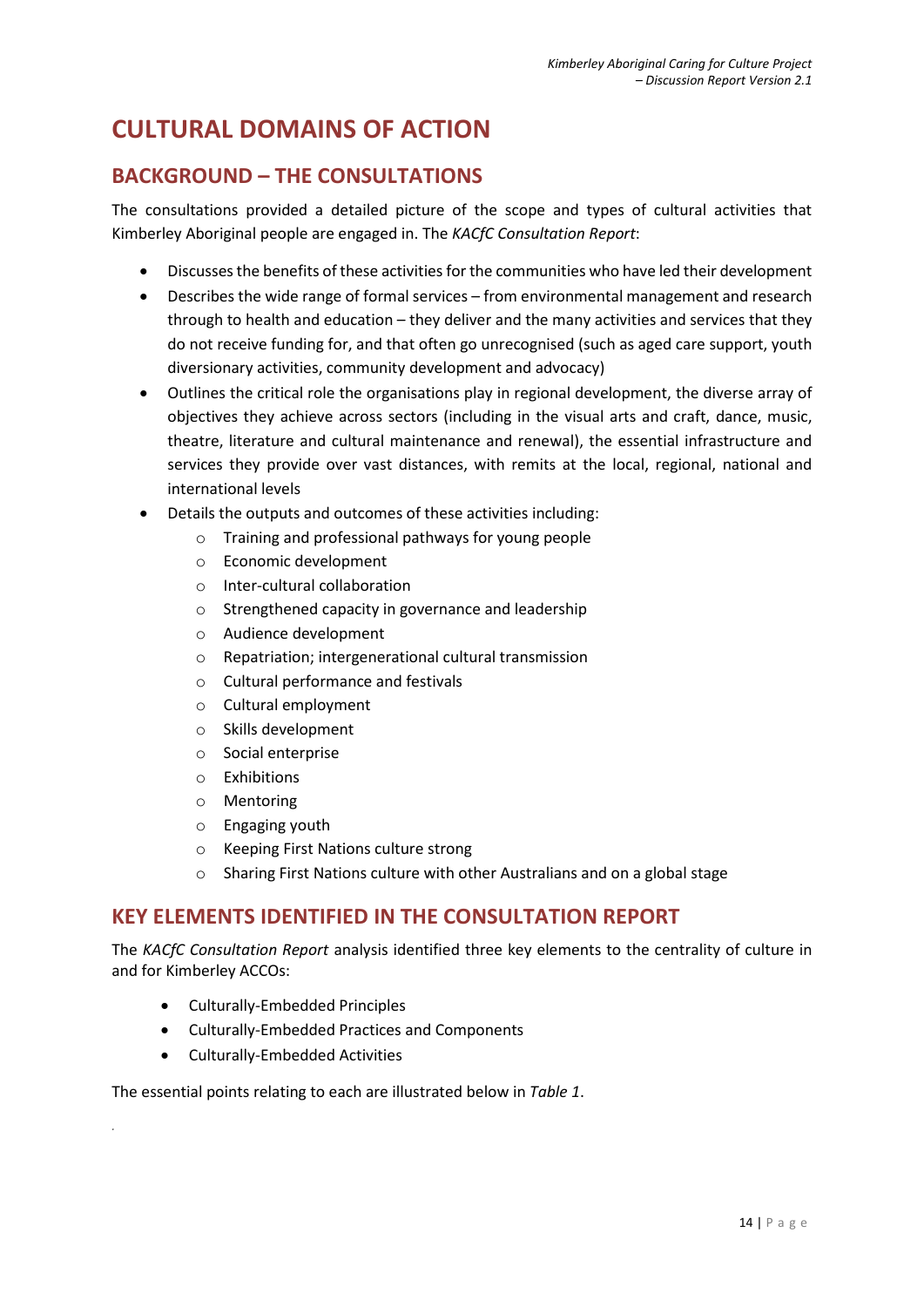| <b>ELEMENTS</b>                                                      | <b>DEFINITION</b>                                                                                                                                                                                 | <b>DESCRIPTION</b>                                                                                                                                                                                                                                                                                                                                                                                                                                                                                                                                                                                                                                                                                                                                                                                                                                                                                                                                                                                                                                                                      |  |  |  |
|----------------------------------------------------------------------|---------------------------------------------------------------------------------------------------------------------------------------------------------------------------------------------------|-----------------------------------------------------------------------------------------------------------------------------------------------------------------------------------------------------------------------------------------------------------------------------------------------------------------------------------------------------------------------------------------------------------------------------------------------------------------------------------------------------------------------------------------------------------------------------------------------------------------------------------------------------------------------------------------------------------------------------------------------------------------------------------------------------------------------------------------------------------------------------------------------------------------------------------------------------------------------------------------------------------------------------------------------------------------------------------------|--|--|--|
| Culturally-<br><b>Embedded</b><br><b>Principles</b>                  | These principles underlie the<br>cultural components and core<br>activities of each ACCO.                                                                                                         | • Connection to Country must be maintained<br>• Country, culture and language are inseparable<br>• Aboriginal advancement and wellbeing through Aboriginal empowerment and self-determination<br>Senior people have the authority and are the Knowledge Holders<br>$\bullet$                                                                                                                                                                                                                                                                                                                                                                                                                                                                                                                                                                                                                                                                                                                                                                                                            |  |  |  |
| Culturally-<br><b>Embedded</b><br><b>Components</b><br>and Practices | To allow for the principles to<br>be incorporated into the<br>organisation, these<br>components and practices are<br>implemented to assist in<br>maintaining cultural protocols<br>and processes. | • Cultural Governance, which connects members and constituents of these organisations culturally and socially,<br>whether it is Native Title, family group, people with shared histories and so on<br>Aboriginal empowerment and ownership of initiatives, services and programs<br>$\circ$<br>Employment and retention of Aboriginal staff across all organisational levels<br>$\circ$<br>• Cultural Knowledge and Practices, with foundations in Country, Language, art-making, storytelling, song, dance<br>and/or performance<br>Aboriginal ways of sharing knowledge and working together, which consider kinship and complex<br>$\circ$<br>relationship systems and include:<br>Intergenerational transfer of knowledge<br>Shared cultural and/or social identity among members<br>• Celebration of Culture, Language and Country, which facilitates the sharing of and immersion in Cultural<br>Knowledges to the wider public<br>Production of cultural materials<br>$\circ$<br>Cultural elements being part of the physical setting (including artworks on display)<br>$\circ$ |  |  |  |
| Culturally-<br><b>Embedded</b><br><b>Activities</b>                  | Associated with one or more<br>of these overarching<br>components are the core<br>culturally-embedded activities<br>that the Aboriginal<br>community organisations<br>engage in and/or deliver.   | • Going and being 'on-Country' (e.g. 'back-to-Country' trips)<br>• Maintaining and teaching bush knowledge and skills (e.g. hunting, bush tucker and bush medicine)<br>• Enabling young people to participate in cultural activities<br>• Using Aboriginal Languages and art to convey information<br>• Documenting, storing, archiving and sharing Cultural Knowledge and activities<br>• Promoting Aboriginal culture, language, art and knowledge<br>Participating in cultural festivals, events and performances<br>$\bullet$<br>• Giving 'Welcome to Country' talks and acknowledgements of Traditional Owners<br>• Mandating cultural awareness training for staff<br>• Utilising Traditional cultural healing methods                                                                                                                                                                                                                                                                                                                                                            |  |  |  |

<span id="page-14-0"></span>*Table 1: Culturally-Embedded Elements as analysed in the KACfC Consultation Report.*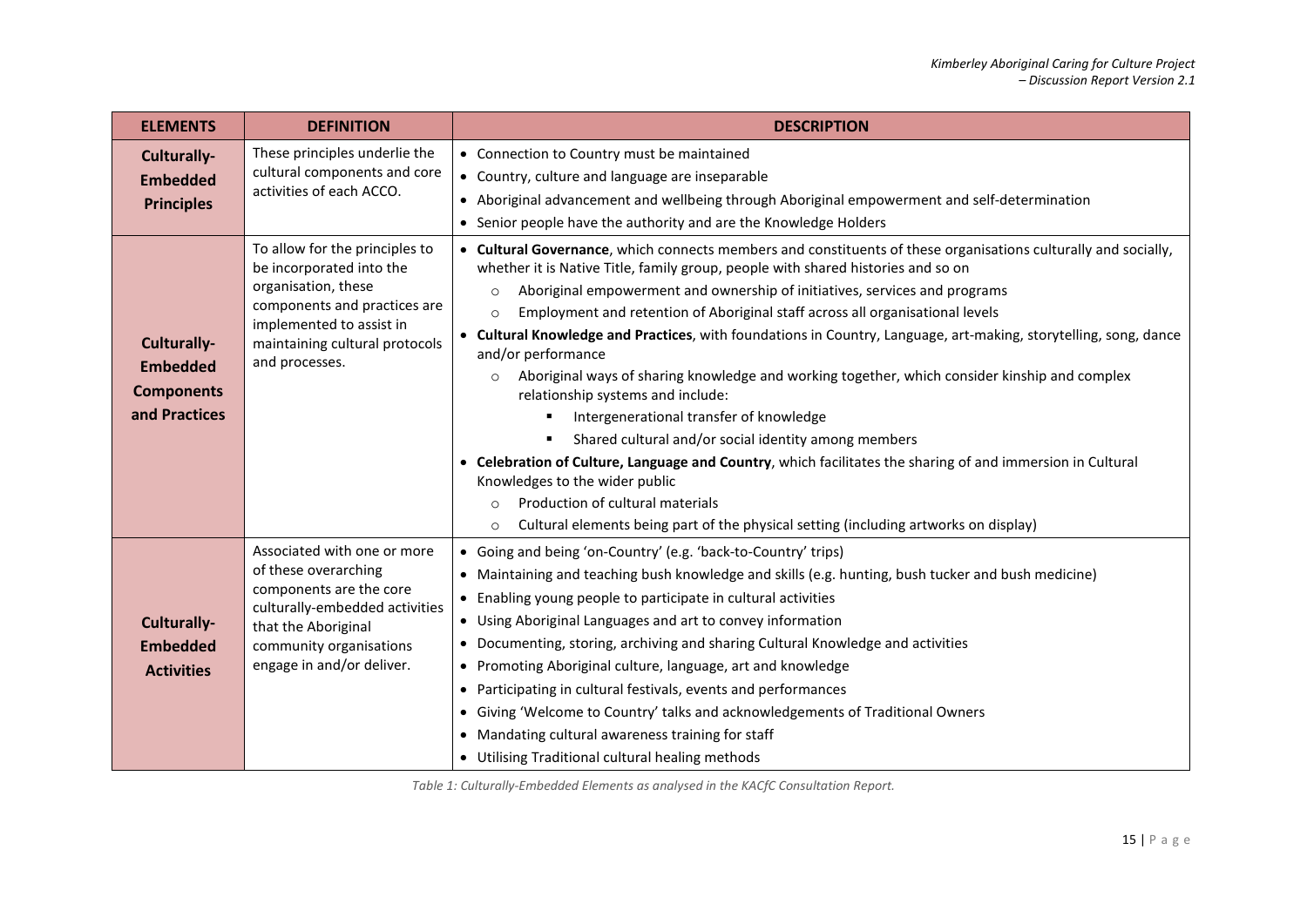## **DEVELOPING THE CULTURAL DOMAINS OF ACTION**

Building on this earlier analysis we have identified a series of interconnected Cultural Domains of Action (see *Figure 1*). It is readily apparent that Culture and Language are not only integral but fundamental and foundational to the Kimberley ACCOs, which is why they are featured at the centre of the model.



<span id="page-15-0"></span>*Figure 1: KALACC identified Cultural Domains and Activities*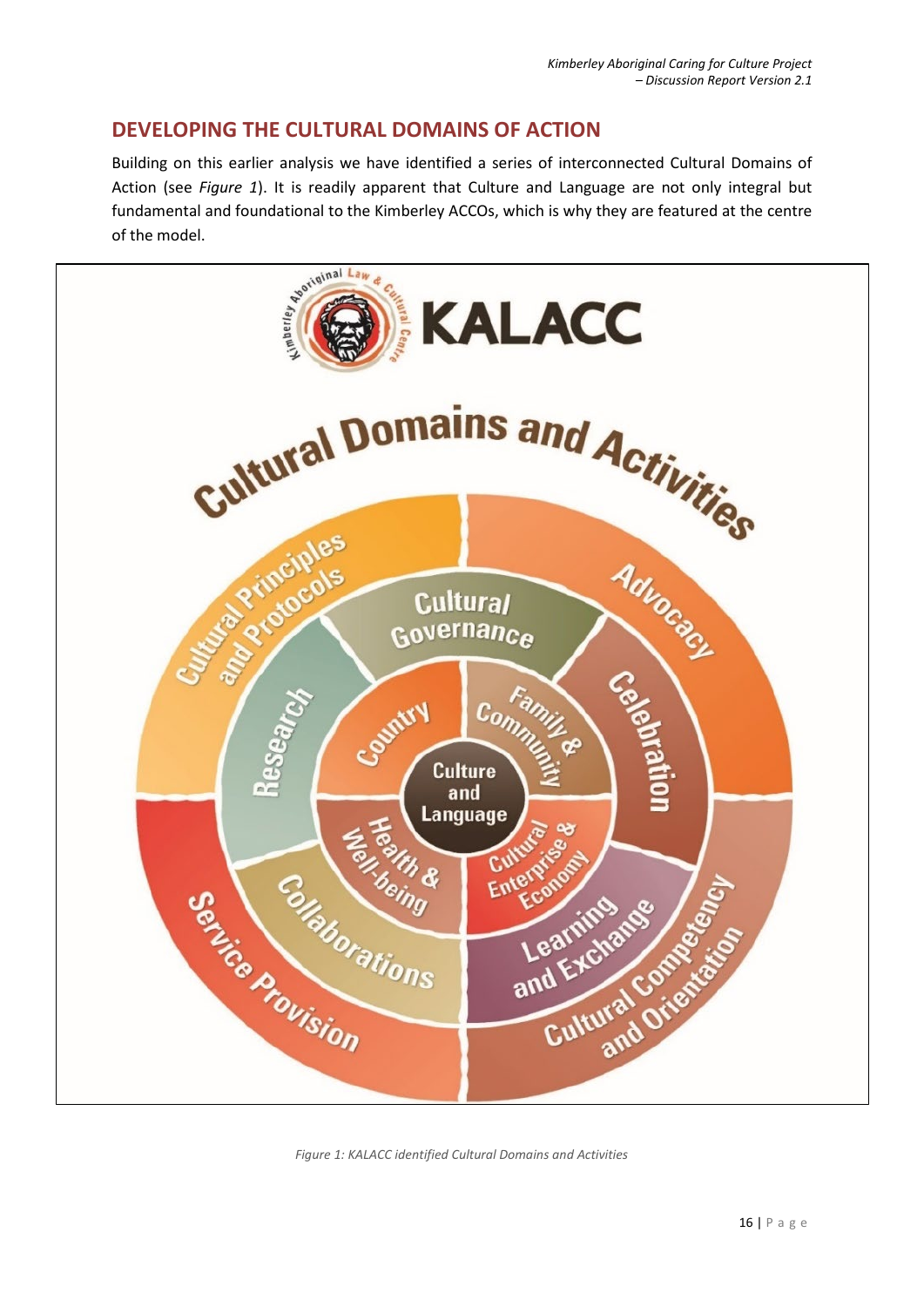The nine Cultural Domains of Action are Country; Family & Community; Health & Wellbeing; Cultural Enterprise & Economy; Cultural Governance; Research; Celebration; Collaborations; and Learning & Exchange. Each overlaps considerably with others and should not be thought of as mutually exclusive. They can be divided into two categories:

- **More** *internally* **focussed** activities that transmit and strengthen culture among Kimberley Aboriginal people and groups (see *[Table 2](#page-20-0)*)
- **More** *externally* **focussed** activities that assist external agencies to interact with and potentially resource ACCOs and Aboriginal people (see *[Table 3](#page-22-0)*)

Encircling the cultural domains on the periphery of the model are a further four discrete activities that support inclusion of and engagement with culturally-embedded frameworks – Cultural Principles & Protocols; Advocacy; Service Provision; and Cultural Competency & Orientation. These are often used as conduits for external bodies to interact with ACCOs.

## **CULTURAL DOMAINS ACTIVE IN THE KIMBERLEY**

An analysis of the Cultural Domains identified, their descriptive characteristics and associated activities are presented within the below tables, which are separated into internally-focussed activities vs externally-focussed activities (see *[Table 2](#page-20-0)* and *[Table 3](#page-22-0)* respectively).

We have also included examples of Kimberley ACCOs that embed these processes within their organisations, as discussed in full within the *KACfC Consultation Report*.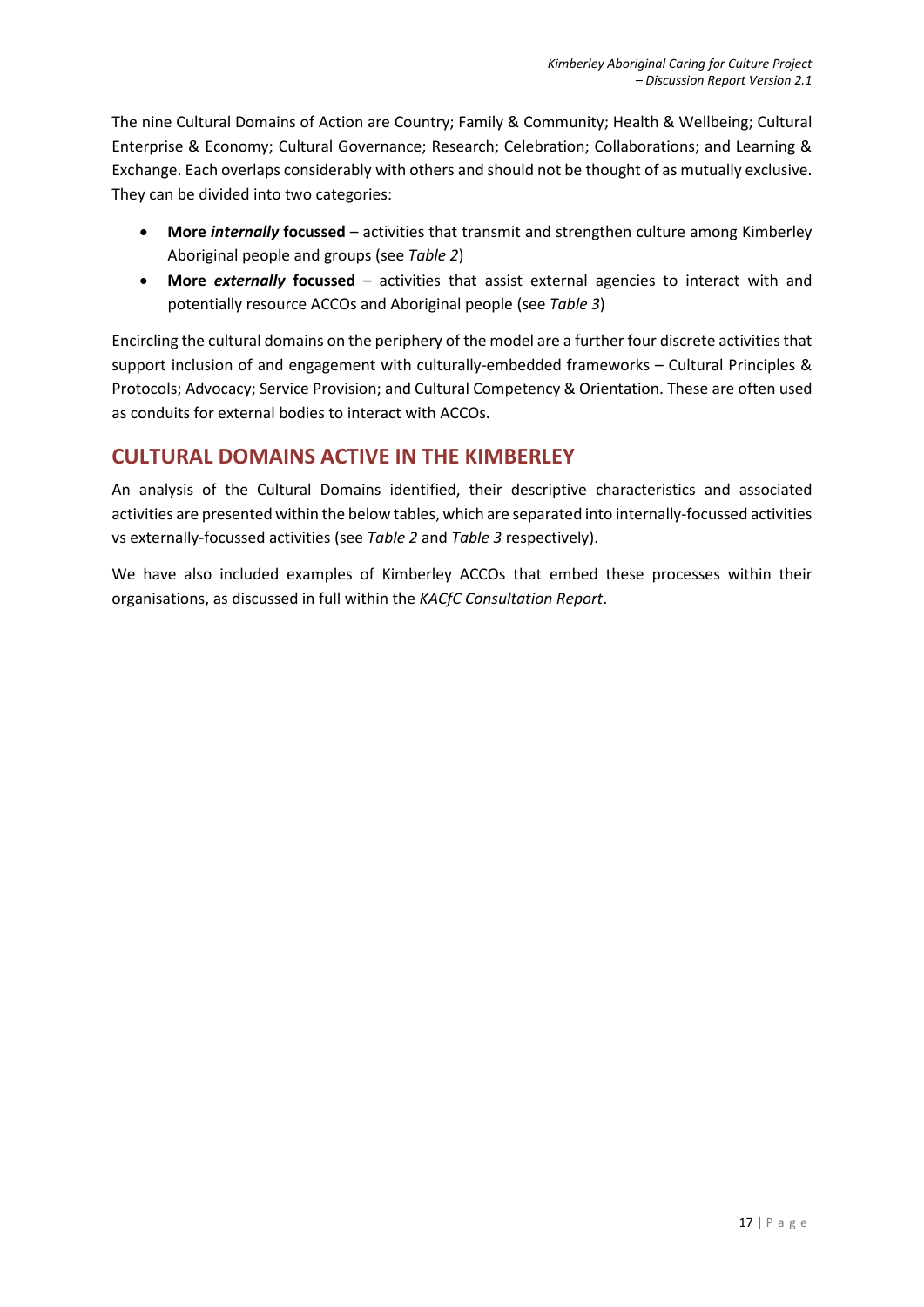| <b>DOMAINS OF</b>                       | <b>INTERNALLY-FOCUSSED ACTIVITIES:</b>                                                                                                                                                                                                                                                                                                                                           |                                                                                                                                                                                                                                                                                                                                                                                                                                                                                                                                                                                                                                                                                                                                                                                                                                                                                                                                                                                                                                                                               |  |  |  |
|-----------------------------------------|----------------------------------------------------------------------------------------------------------------------------------------------------------------------------------------------------------------------------------------------------------------------------------------------------------------------------------------------------------------------------------|-------------------------------------------------------------------------------------------------------------------------------------------------------------------------------------------------------------------------------------------------------------------------------------------------------------------------------------------------------------------------------------------------------------------------------------------------------------------------------------------------------------------------------------------------------------------------------------------------------------------------------------------------------------------------------------------------------------------------------------------------------------------------------------------------------------------------------------------------------------------------------------------------------------------------------------------------------------------------------------------------------------------------------------------------------------------------------|--|--|--|
| <b>CULTURAL</b>                         | Transmitting and strengthening Culture among Kimberley Aboriginal people and groups                                                                                                                                                                                                                                                                                              |                                                                                                                                                                                                                                                                                                                                                                                                                                                                                                                                                                                                                                                                                                                                                                                                                                                                                                                                                                                                                                                                               |  |  |  |
| <b>ACTION</b>                           | <b>Descriptive Characteristics</b>                                                                                                                                                                                                                                                                                                                                               | <b>Examples of Activities</b>                                                                                                                                                                                                                                                                                                                                                                                                                                                                                                                                                                                                                                                                                                                                                                                                                                                                                                                                                                                                                                                 |  |  |  |
| <b>CULTURE &amp;</b><br><b>LANGUAGE</b> | Across the region, Aboriginal<br>organisations are undertaking activities<br>focused on revitalising and maintaining<br>languages and cultural knowledge,<br>beliefs and practices.<br>In all these activities, Elders and<br>knowledge holders guide cultural<br>continuity, and the intergenerational<br>transmission of knowledge, experience<br>and skills are key elements. | • Creating, developing, producing and distributing arts and crafts, materials, publications, radio shows,<br>videos, interpretative signage, catalogues, cultural guides and other resources<br>• Performing, maintaining and revitalising songs, dance, music and story-telling in all forms<br>• Protecting, conserving and repatriating of cultural heritage<br>• Documenting, archiving and storing of cultural knowledge and heritage<br>• Exhibiting, displaying and touring art works and performances<br>• Promoting Kimberley cultural and language traditions and contemporary innovations and enabling<br>visitors from all over the world to engage with them<br>• Working with education and training providers to increase accessibility to language learning<br>[See KACfC Consultation Report p27, 37, 38, 40, 47-48, 50, 51, 54, 61-62, 62-63, 64, 65, 66, 67, 69, 72,<br>73-74, 75, 76-77, 78, 80, 87, 83]                                                                                                                                                  |  |  |  |
| <b>COUNTRY</b>                          | A key element of these activities is to<br>enable people to fulfil their cultural<br>responsibilities to look after Country,<br>and pass on the knowledge,<br>experiences and skills to young people<br>to do so.<br>Elders in their role as custodians of<br>knowledge and lore often support<br>ACCOs as cultural advisors and Directors<br>to fulfil these activities.        | Activities to connect Kimberley Aboriginal people to Country, including:<br>• Supporting people to live on Country<br>• Enabling people to access, use and look after their Country through<br>• Native Title claims and agreements<br>• Caring for Country activities (i.e. cultural and natural resource management and environmental<br>stewardship activities, which are now increasingly delivered by ranger groups)<br>• Organising and resourcing 'on-Country' trips for Law and ceremony, painting, language research,<br>cultural mapping, hunting, fishing and gathering bush tucker, medicines and ochres, meetings and<br>many other purposes - in so doing, organisations ensure that the right people are participating and<br>bring young and old people together<br>• Festivals, performances, exhibitions, workshops and other events held continuously across the region<br>and further afield<br>• Storytelling in books and on radio, film and TV<br>[See KACfC Consultation Report p28, 52, 53, 54, 61-62, 65, 66, 68, 69, 73-74, 75, 76, 77-78, 80, 87] |  |  |  |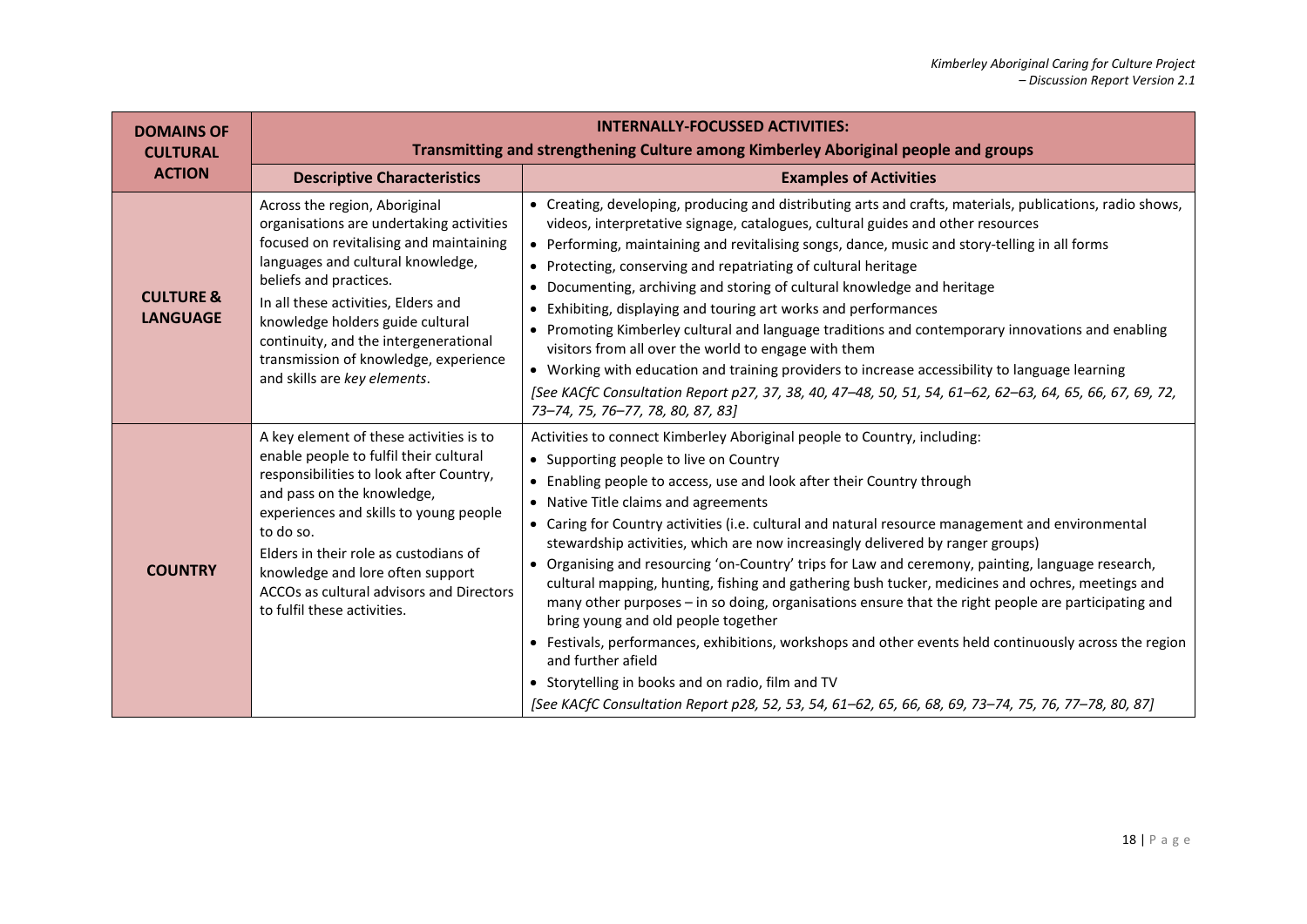| <b>FAMILY &amp;</b><br><b>COMMUNITY</b>   | Family, kin and community are at the<br>centre of all the activities that the<br>organisations are engaged in.<br>The bringing together of young and older<br>family members and kin, the<br>intergenerational transfer of knowledge,<br>experiences and practices, and respect<br>for elders are key elements.                                                                                              | • Youth programs that focus on restoring the pride of participants with cultural guidance and support<br>provided by Elders and mentors, and that use culture, connection, and community, as well as<br>practical work and life skills, to set young people up for a better future<br>• Artistic mentoring programs with older practitioners together with young emerging creatives<br>• Knowledge transfer between generations to maintain and celebrate identity and kinship<br>Workshops in traditional maternity health and young mothers support programs<br>Pathways to education<br>On-Country trips for Law and ceremony<br>$\bullet$<br>• Father-son days<br>Counselling and suicide prevention programs<br>$\bullet$<br>Women's law business<br>• Women's knowledge enterprises<br>[See KACfC Consultation Report p56-57, 57-59, 66, 75, 76-77, 80, 89] |
|-------------------------------------------|--------------------------------------------------------------------------------------------------------------------------------------------------------------------------------------------------------------------------------------------------------------------------------------------------------------------------------------------------------------------------------------------------------------|-------------------------------------------------------------------------------------------------------------------------------------------------------------------------------------------------------------------------------------------------------------------------------------------------------------------------------------------------------------------------------------------------------------------------------------------------------------------------------------------------------------------------------------------------------------------------------------------------------------------------------------------------------------------------------------------------------------------------------------------------------------------------------------------------------------------------------------------------------------------|
| <b>HEALTH &amp;</b><br><b>WELLBEING</b>   | Aboriginal views of health and wellbeing<br>are holistic, encompassing the spiritual,<br>emotional and cultural dimensions of a<br>person's life and connections to culture,<br>family and land, as well as the absence of<br>disease.<br>Culture is a protector and enabler of<br>health and wellbeing.                                                                                                     | • Cultural healing<br>• Spiritual health programs<br>Maternity health and young mothers support programs<br>• Connecting to Country through visits to fish and hunt<br>• Activities that strengthen cultural identity and pride while building resilience (e.g. story-telling,<br>music-making), and other modes of creative expression that celebrate tradition and heritage<br>Services and programs based on an understanding of family relationships<br>• Counselling and suicide prevention programs<br>[See KACfC Consultation Report p24, 27, 35, 49, 52, 56-57, 57-59, 65, 70, 71, 81-82, 89-90]                                                                                                                                                                                                                                                          |
| <b>ENTERPRISE &amp;</b><br><b>ECONOMY</b> | These enterprises offer a range of<br>training and mentoring programs in the<br>creation, development, production and<br>distribution of cultural works.<br>They enable job creation, training and<br>cultural/professional development and<br>mentoring opportunities on-Country and<br>in local communities, therefore<br>generating considerable economic<br>benefit and independence for<br>communities. | • Cultural tourism<br>Caring for Country, natural and cultural resource management and environmental management<br>The production of bush medicines, bush foods and cosmetics<br>• Fashion design<br>Arts and crafts development<br>Cultural events such as festivals<br>• Writing and publishing<br>Music<br>$\bullet$<br>Cultural awareness and orientation courses<br>[See KACfC Consultation Report p27-30, 43-44,49, 53, 55-56, 56-57, 64, 65, 68, 76-77, 78-79, 80]                                                                                                                                                                                                                                                                                                                                                                                         |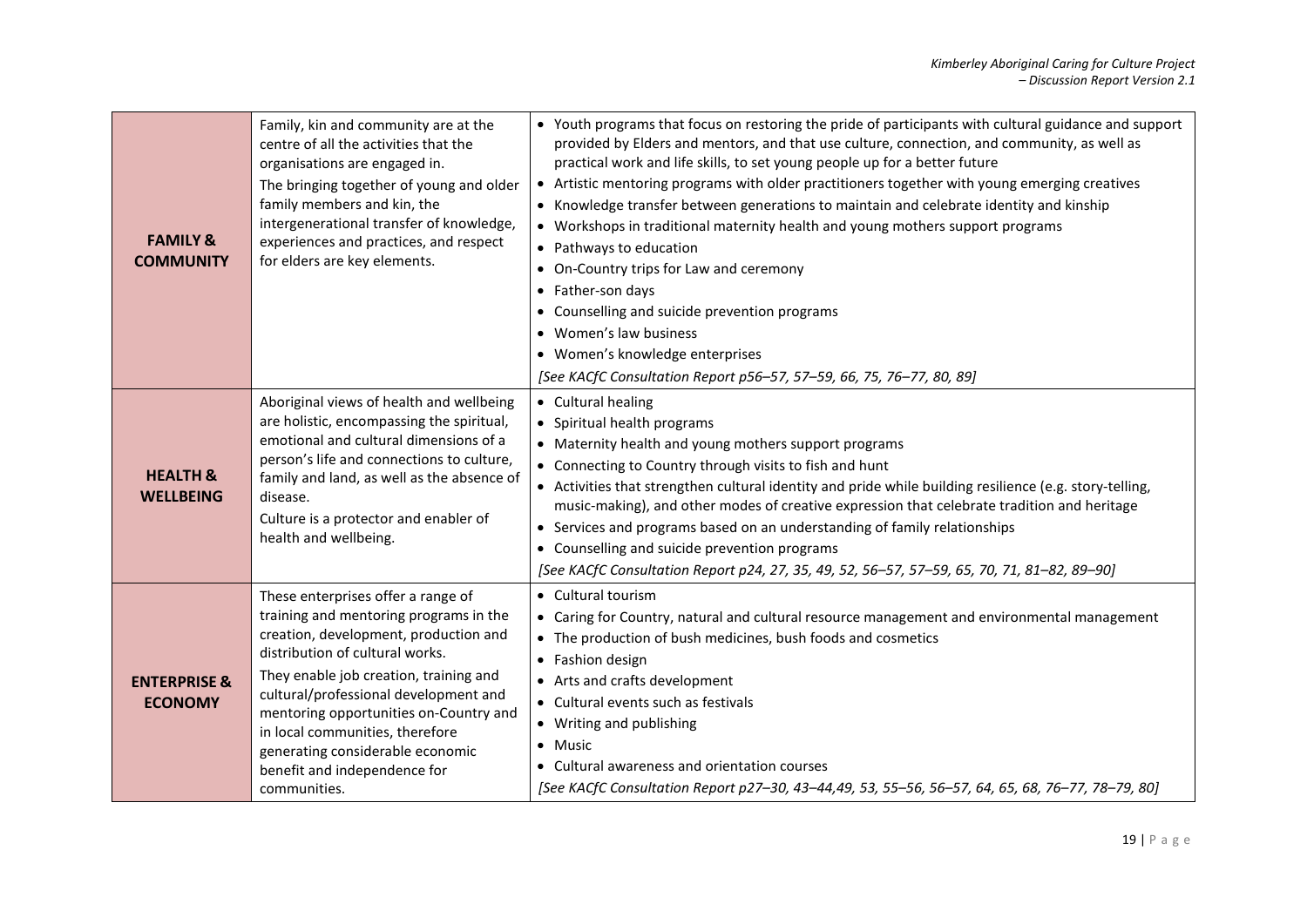| <b>CULTURAL</b><br><b>GOVERNANCE</b> | Culture is at the heart of governance,<br>informing the rules, structures, processes<br>and values about the 'right way' for<br>community-owned and -led<br>organisations to make decisions and<br>govern.<br>Elders are core to these processes, which<br>is dictated by their role as custodians of<br>knowledge and lore. Cultural governance<br>mechanisms often underpin and support<br>Kimberley ACCOs with Elders playing<br>central roles in the governance of the<br>corporation - as both cultural advisors<br>and Directors - to fulfil these activities. | • Establishing and maintaining culturally appropriate boards and other decision-making structures<br>Bringing the generations together through shared purpose and objectives<br>$\bullet$<br>• Enabling younger people to learn from their elders and for the young to provide support and<br>guidance to their elders<br>• Mentoring and advice from senior or 'culturally strong' people<br>• Upholding cultural authority<br>• Mentoring, training for young or emerging leaders<br>Providing mentoring to young Aboriginal people by Aboriginal mentors (in schools and individually):<br>• Transmitting cultural knowledge through the sharing of media, performance and art<br>• Transmitting language through the media (e.g. Word of the Day radio)<br>Supporting the recording and archiving of stories, language and events<br>• Touring contemporary arts and cultural performances to remote communities<br>• Supporting artist and author mentoring programs between older practitioners and young emerging<br>creatives<br>• Supporting access to culturally relevant literature and media for Aboriginal young people<br>[See KACfC Consultation Report p37, 66, 74, 75, 78-79, 80] |
|--------------------------------------|----------------------------------------------------------------------------------------------------------------------------------------------------------------------------------------------------------------------------------------------------------------------------------------------------------------------------------------------------------------------------------------------------------------------------------------------------------------------------------------------------------------------------------------------------------------------|----------------------------------------------------------------------------------------------------------------------------------------------------------------------------------------------------------------------------------------------------------------------------------------------------------------------------------------------------------------------------------------------------------------------------------------------------------------------------------------------------------------------------------------------------------------------------------------------------------------------------------------------------------------------------------------------------------------------------------------------------------------------------------------------------------------------------------------------------------------------------------------------------------------------------------------------------------------------------------------------------------------------------------------------------------------------------------------------------------------------------------------------------------------------------------------------------|
| <b>CELEBRATION</b>                   | Kimberley Aboriginal organisations offer<br>many opportunities for people to<br>celebrate their cultural heritage<br>and resilience.                                                                                                                                                                                                                                                                                                                                                                                                                                 | • Language learning in formal (e.g. language centre programs) and informal settings (e.g. social<br>gatherings, on-Country trips) and the production of materials/resources in language centres,<br>schools and community organisations and through social and other gatherings, events and activities<br>that they hold regularly for families and communities (e.g. open days, on-Country trips)<br>• Holding community events such as NAIDOC Week, as well as festivals, performances, exhibitions,<br>concerts, films and radio shows<br>• Culturally-based school programs and educational resources<br>• Various books and other publications that have been written (e.g. local histories, dictionaries)<br>• Recognising the achievements of emerging Aboriginal authors, performers, artists and<br>language speakers<br>• Documenting and sharing stories and events<br>• Promoting cultural vitality<br>• Supporting Stolen Generations and those impacted by colonisation to revitalise and maintain<br>cultural knowledges, including dance, song and languages<br>[See KACfC Consultation Report p33, 43-44, 50, 51, 62, 64, 65, 67, 71, 72]                                         |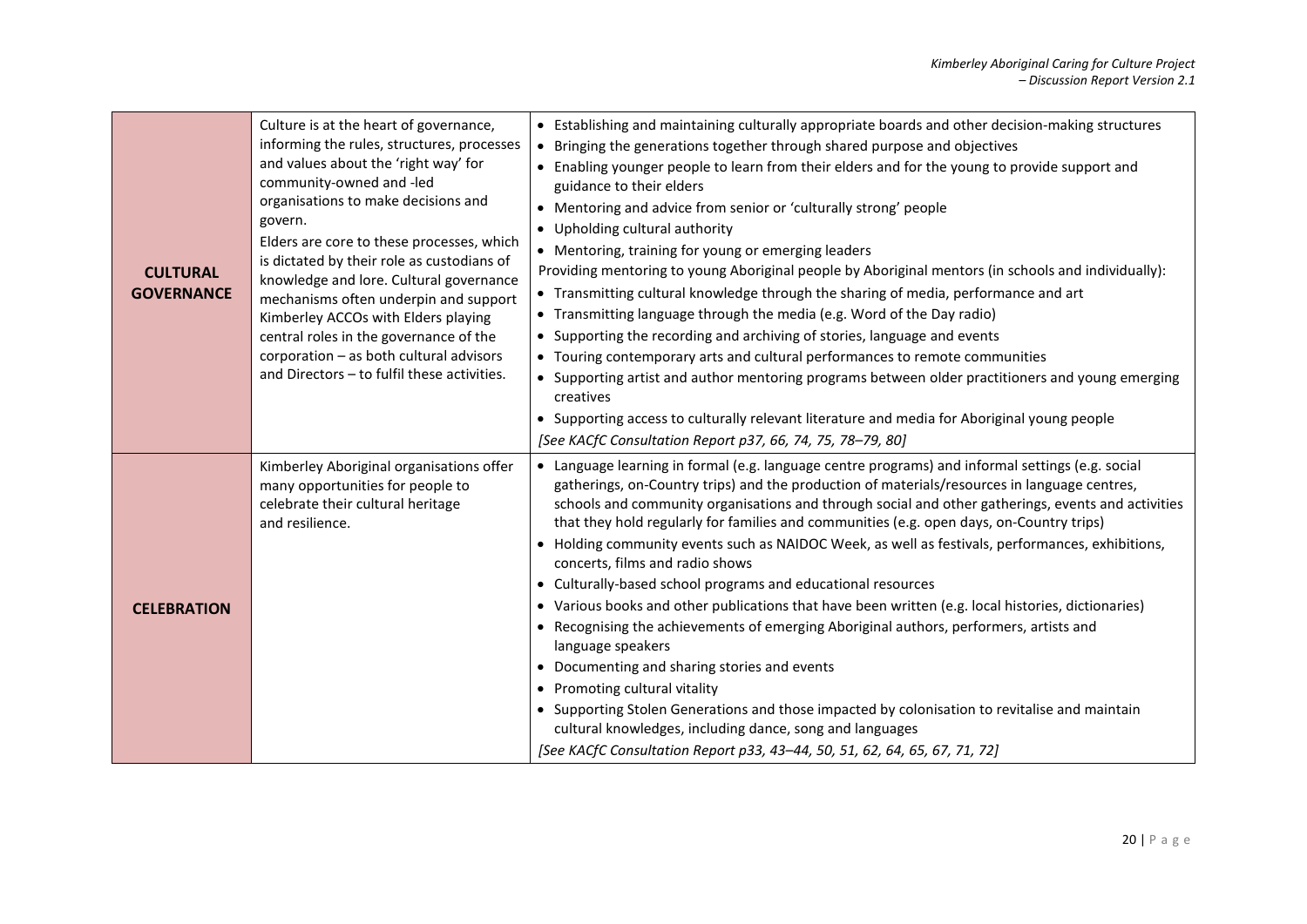| <b>LEARNING &amp;</b><br><b>EXCHANGE</b> | Local and regional Aboriginal community<br>organisations drive the creation,<br>development, production and<br>distribution of cultural works. These<br>activities are underpinned by the<br>intergenerational transfer of cultural<br>knowledge and practice.                                                                                                                                                                                             | • Documenting and transmitting all forms of cultural knowledge<br>Collecting, archiving, protecting and distributing information and materials for the community<br>• Providing spaces for individuals, families and communities to gather together<br>Knowledge transfer relating to cultural identity, kinship and genealogies<br>• Assisting with and/or facilitating the delivery of culturally-based programs in schools<br>• Leading research and analysis in culture, language and Country<br>[See KACfC Consultation Report p27, 33, 50, 51, 62-63, 64, 65]                                                                                                                                                                                                                                                                                                                                                                                                                                                                                                                                                                                                                          |
|------------------------------------------|------------------------------------------------------------------------------------------------------------------------------------------------------------------------------------------------------------------------------------------------------------------------------------------------------------------------------------------------------------------------------------------------------------------------------------------------------------|----------------------------------------------------------------------------------------------------------------------------------------------------------------------------------------------------------------------------------------------------------------------------------------------------------------------------------------------------------------------------------------------------------------------------------------------------------------------------------------------------------------------------------------------------------------------------------------------------------------------------------------------------------------------------------------------------------------------------------------------------------------------------------------------------------------------------------------------------------------------------------------------------------------------------------------------------------------------------------------------------------------------------------------------------------------------------------------------------------------------------------------------------------------------------------------------|
| <b>COLLABORATION</b>                     | Collaborations are an integral aspect of<br>all cultural activities being undertaken by<br>the participating ACCOs, who have been<br>forging and extending these networks<br>and relationships over many years. In<br>doing so, they have been responsible for<br>developing and overseeing cultural<br>principles and protocols and securing<br>agreements that ensure the cultural<br>integrity of the works.                                            | • Back-to-Country trips, often costly and complex to organise, are invariably collaborations between<br>Kimberley community organisations such as art centres and ranger groups<br>• PBCs and land and sea activities, in addition to long-term Caring for Country programs such as<br>Indigenous Protected Areas and Ranger programs<br>• Art, culture and language centres regularly collaborate in cross-cultural programs to achieve<br>maximum benefit from meagre resources with multiple outputs<br>• Women's centres and groups and cultural health organisations regularly collaborate regarding<br>programs specifically aimed at Indigenous women's health and wellbeing<br>[See KACfC Consultation Report p28, 33, 42, 45, 63-64, 64-65]                                                                                                                                                                                                                                                                                                                                                                                                                                         |
| <b>RESEARCH</b>                          | Research and analysis are important<br>parts of many of the cultural activities<br>that organisations are engaged in.<br>Native Title processes have led to an<br>unprecedented research effort being<br>undertaken by Kimberley Aboriginal<br>communities to document their<br>traditional laws and customs, which<br>requires gathering and interpreting vast<br>amounts of historical, ethnographic and<br>archaeological information and<br>materials. | Research is multifaceted and in relation to culture in the Kimberley $-$ it can include demographic/<br>population studies; economic development; employment (e.g. Bunuba Dawangarri Aboriginal<br>Corporation, Wunan Foundation, Kimberley Land Council (KLC)); health (e.g. Foetal Alcohol Syndrome<br>Disorder (FASD))<br>• Supporting research with and about Aboriginal people<br>• Caring for Country activities bring Indigenous knowledge together with scientific knowledge,<br>including cultural mapping (bringing together Aboriginal knowledge of peoples' countries) and<br>environmental management<br>• Protecting cultural heritage - documenting campsites, archaeological and geological sites<br>• Language centres are engaged in the production of dictionaries, word books and ethno-botanical<br>resources, as well as other research such as the recording of traditional stories and oral histories,<br>bush foods and bush medicines<br>• The creation of Cultural Advisory Groups (CAGs) for specific programs<br>• CAGs developing cultural awareness courses and cultural orientation packages and processes<br>[See KACfC Consultation Report p28, 43-45, 88] |

<span id="page-20-0"></span>*Table 2: Internally-focused cultural domains*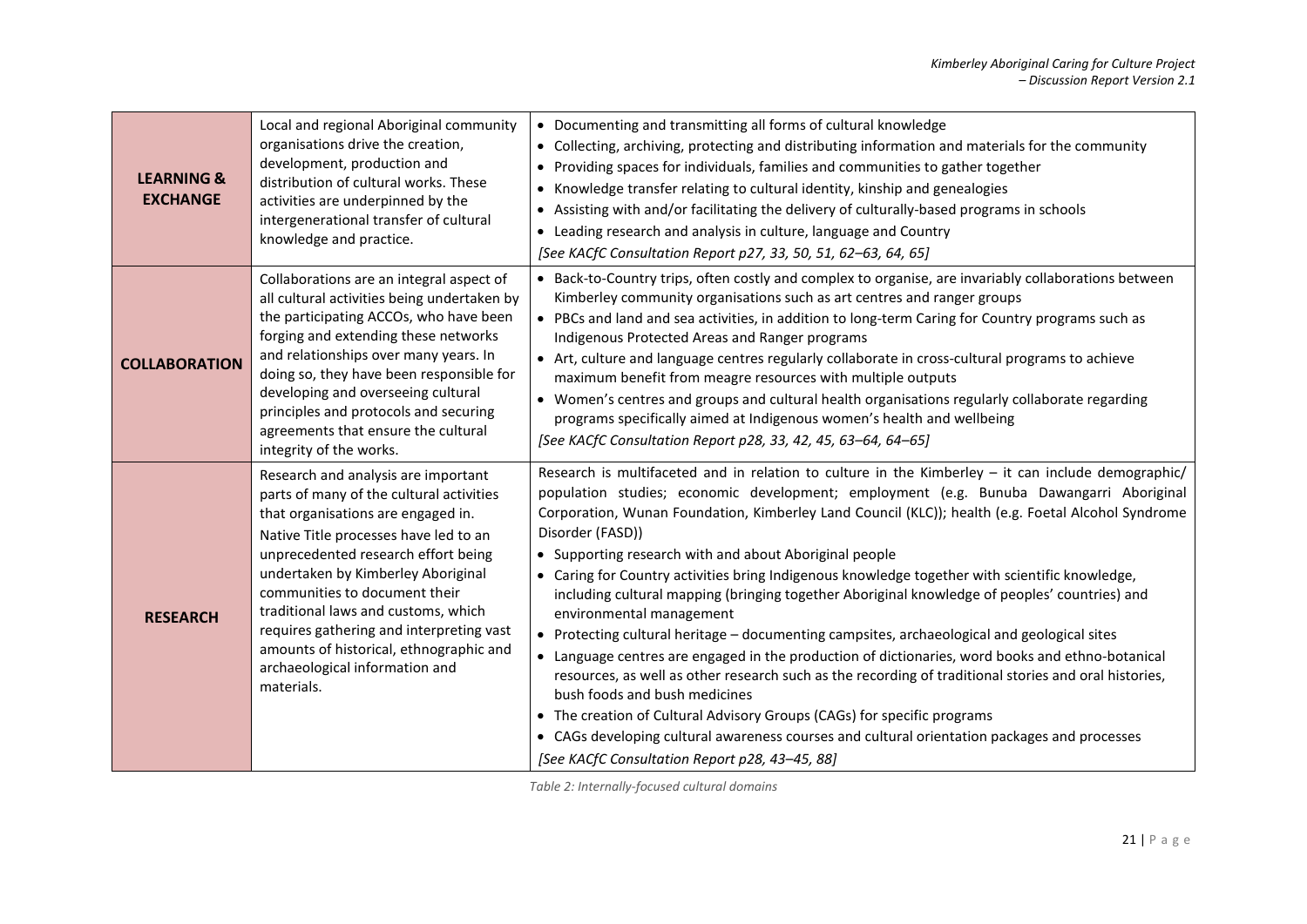| <b>DOMAINS OF</b><br><b>CULTURAL</b>                             | <b>EXTERNALLY-FOCUSSED ACTIVITIES:</b><br>Aimed at non-Aboriginal people and mainstream systems and making them more culturally secure and sensitive                                                                                                                                                                                                                                                                                                                           |                                                                                                                                                                                                                                                                                                                                                                                                                                                                                                                                                                                                                                                                                                                                                                                  |  |  |
|------------------------------------------------------------------|--------------------------------------------------------------------------------------------------------------------------------------------------------------------------------------------------------------------------------------------------------------------------------------------------------------------------------------------------------------------------------------------------------------------------------------------------------------------------------|----------------------------------------------------------------------------------------------------------------------------------------------------------------------------------------------------------------------------------------------------------------------------------------------------------------------------------------------------------------------------------------------------------------------------------------------------------------------------------------------------------------------------------------------------------------------------------------------------------------------------------------------------------------------------------------------------------------------------------------------------------------------------------|--|--|
| <b>ACTION</b>                                                    | <b>Descriptive Characteristics</b>                                                                                                                                                                                                                                                                                                                                                                                                                                             | <b>Examples of Activities</b>                                                                                                                                                                                                                                                                                                                                                                                                                                                                                                                                                                                                                                                                                                                                                    |  |  |
| <b>CULTURAL</b><br><b>PRINCIPLES &amp;</b><br><b>PROTOCOLS</b>   | Community organisations are main points<br>of contact and provide advice and<br>guidance on culturally appropriate<br>processes, principles and procedures. This<br>involves permission processes, negotiated<br>guidelines, representation of Aboriginal<br>people and application of intellectual<br>property.                                                                                                                                                               | • Developing and promoting cultural principles and protocols such as leadership from Elders or<br>'culturally strong' people in heritage protection<br>• Facilitating, negotiating and overseeing the implementation of contracts, agreements and other<br>documents that adhere to these principles and protocols<br>• Developing, advocating and endorsing cultural security protocols<br>• Representing the interests of their members/constituents/communities on numerous regional,<br>state and national bodies, as well as cultural advisory and reference groups and steering<br>committees for individual programs and projects<br>• Delivering cultural awareness courses and cultural orientation packages<br>[See KACfC Consultation Report p53, 61, 62, 64, 80, 88] |  |  |
| <b>ADVOCACY</b>                                                  | Community organisations represent their<br>members, constituents and communities<br>across a broad range of areas, and<br>advocacy for their rights and interests is<br>one of their main roles.<br>The Kimberley Aboriginal Coalition has<br>been established late-2019 as an opt-in<br>available to all Kimberley ACCOs and<br>currently includes KALACC, KLC, KLRC,<br>Aarnja Limited, Binarri-binyja yarrawoo<br>(BBY) and Kimberley Aboriginal Medical<br>Service (KAMS). | Advocate for:<br>• Recognition of culture and investment culture<br>• The co-design and delivery of programs and services for Kimberley Aboriginal people by their own<br>organisations<br>• Recognition and support for community organisations in local, regional, national and international<br>arenas and forums<br>• Employment for Aboriginal people across a range of industries and sectors<br>• Culturally secure meeting places (e.g. gardens or men's sheds).<br>[See KACfC Consultation Report p33, 34-35, 43, 46, 48, 53, 69]                                                                                                                                                                                                                                       |  |  |
| <b>CULTURAL</b><br><b>COMPETENCY &amp;</b><br><b>ORIENTATION</b> | Increasingly, government agencies and<br>non-government organisations understand<br>that there are better ways for people to<br>engage with each other in more culturally-<br>appropriate, culturally-secure and<br>considered ways. This type of training is<br>being used at all levels.                                                                                                                                                                                     | • 'Welcome to Country' presentations and smoking ceremonies have become regular features at<br>many public gatherings and other events<br>• Cultural security, cultural safety and cultural awareness courses, as well as cultural orientation<br>packages, are being delivered in most Kimberley towns, increasingly by ACCOs<br>• Running platforms for Indigenous and non-Indigenous communication (e.g. media production) has<br>become a valuable and common tool by which cultural transmission and cultural competency is<br>delivered in an increasingly digital online world<br>[See KACfC Consultation Report p27, 28, 37, 54, 62, 87, 90]                                                                                                                             |  |  |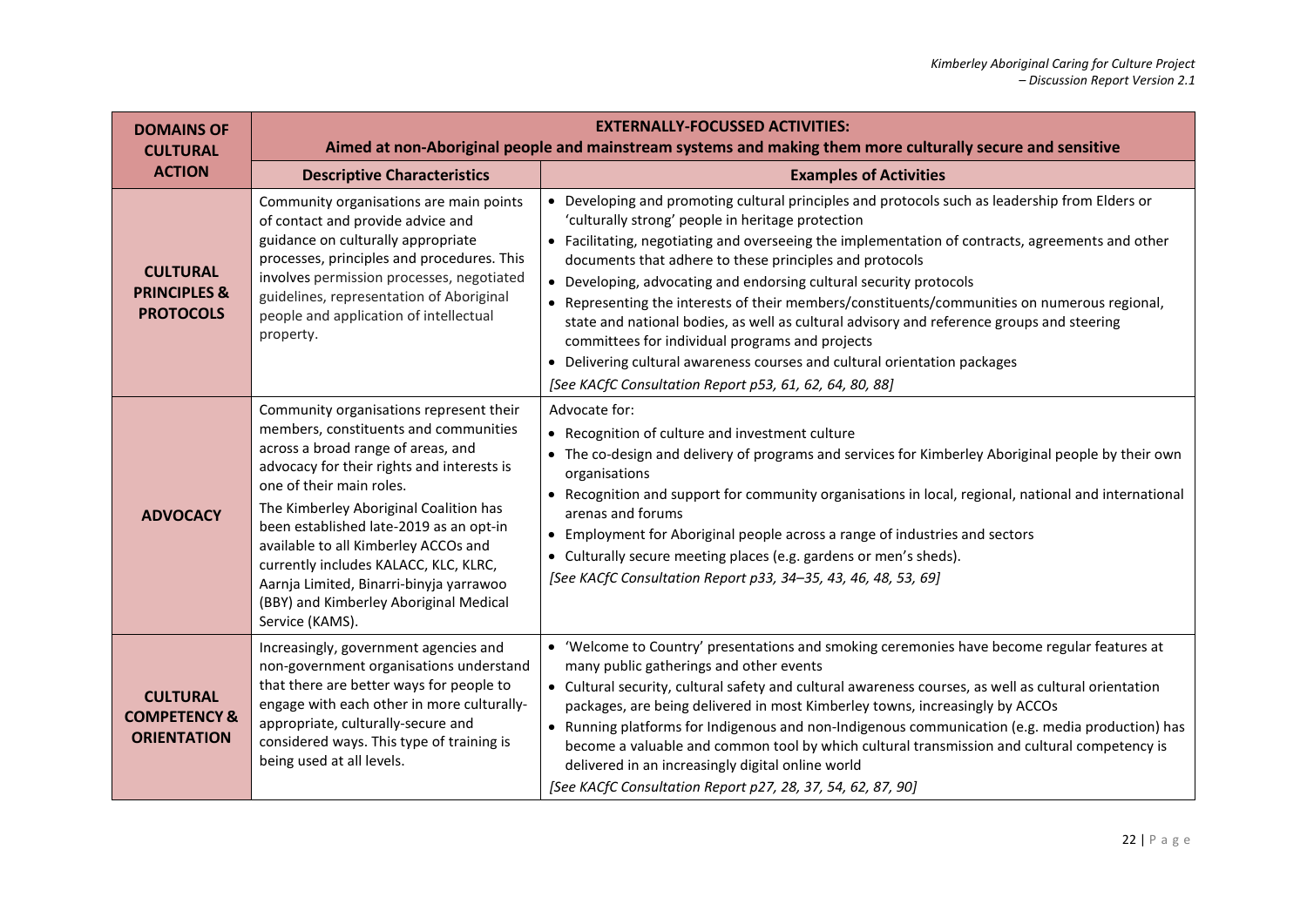| <b>INTELLECTUAL</b><br><b>PROPERTY</b> | While not a cultural domain nor activity,<br>the protection of Intellectual Property is a<br>key consideration in all dealings with<br>ACCOs, particularly in relation to service<br>provision. | Protecting Indigenous Knowledge and Intellectual Property is a priority for all of the organisations.<br>These organisation help secure this by:<br>Raising awareness about protecting Indigenous Knowledge and how this might be achieved<br>Developing appropriate ways to ensure that permissions are sought<br>Assessing proposals<br>Facilitating and securing agreements<br>Supporting artists and designers to know their Intellectual Property rights and how to<br>maintain them |
|----------------------------------------|-------------------------------------------------------------------------------------------------------------------------------------------------------------------------------------------------|-------------------------------------------------------------------------------------------------------------------------------------------------------------------------------------------------------------------------------------------------------------------------------------------------------------------------------------------------------------------------------------------------------------------------------------------------------------------------------------------|
|                                        |                                                                                                                                                                                                 | Re-establishing and maintaining ownership of Aboriginal Intellectual Property where there is<br>currently non-Indigenous ownership of this (such as the current case with the Aboriginal flag; use<br>of Wanjina or Gwion images in contemporary art by non-Indigenous artists; and so on)<br>[See KACfC Consultation Report p34-35, 40, 51, 46, 54, 88]                                                                                                                                  |

<span id="page-22-0"></span>*Table 3:Externally-focused cultural domains*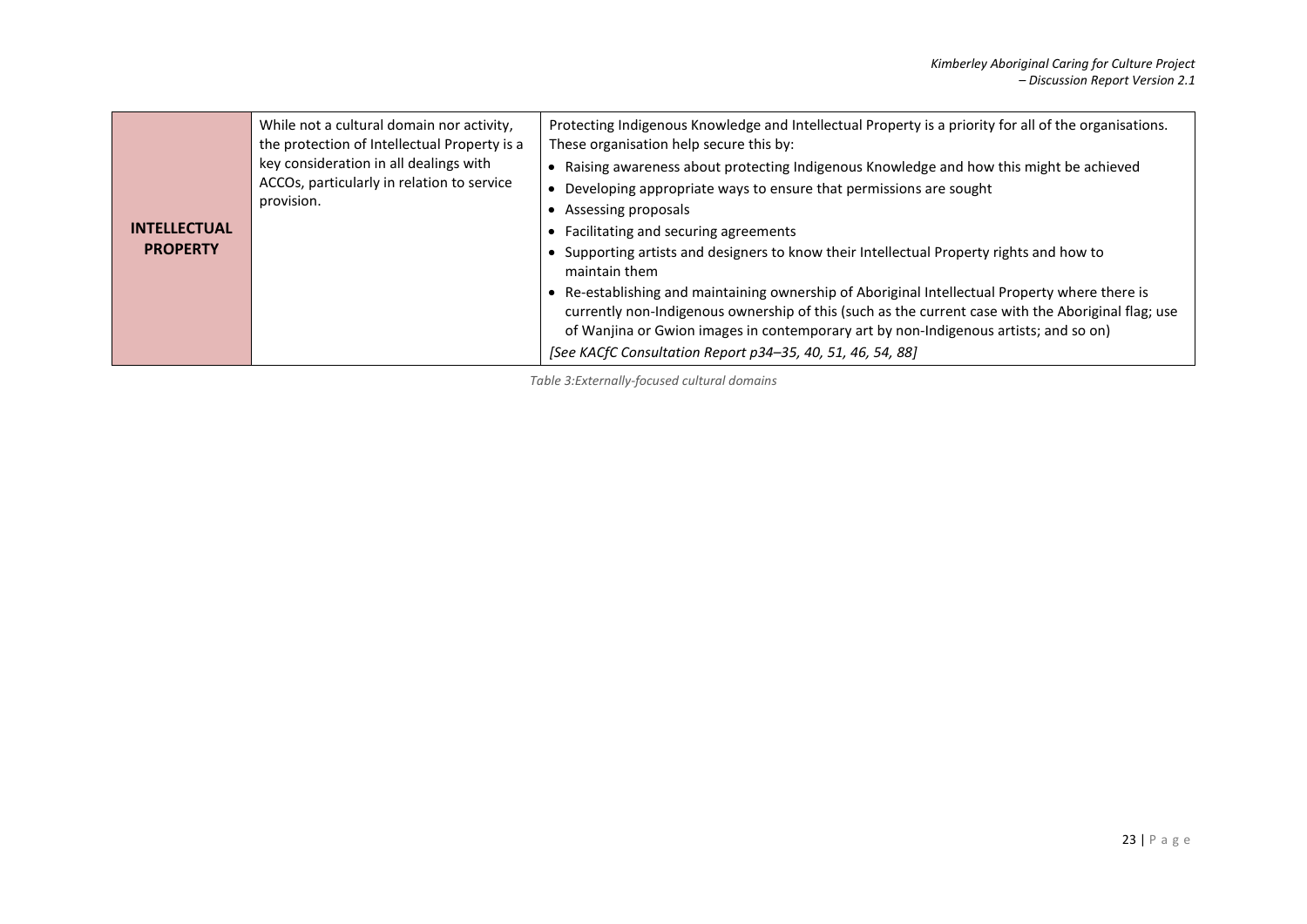## **CULTURAL DOMAIN SUMMARY**

It is pertinent to understand that the nine cultural domains identified are internally-focused and thus have been placed in the inner part of the Cultural Domains of Action model (see *[Figure 1](#page-15-0)*). These domains are often resourced indirectly, through resources'siphoned' from the four externally-focused activities. Incorporation of these domains by ACCOs has been found to be primarily voluntary. Whilst the domain of 'Country' might seem to be debatable given the amount of resourcing provided to Working on Country (WOC) ranger teams and the establishment of Indigenous Protected Areas (IPA), the progress made to get to this point is the result of a great deal of evidence-based advocacy. Prior to this, many ranger teams were begun by volunteers using programs such as the former Community Development [Employment] Program (CD[E]P).

Without an understanding of and investment in the cultural core, all efforts remain tokenistic and hollow. Culture and language are integral to all of the projects and programs, yet rarely are these funded directly. For this reason, culture and language are the foundation that underpins it all and are illustrated at the core of our model rather than represented as a separate domain (see *[Figure 1](#page-15-0)*).

The majority of participating organisations identified challenges with this situation in particular. Regional peak Aboriginal bodies including KALACC and KLRC play a central role in advocacy for language and culture, yet much of what both organisations have been able to achieve has come through service provision rather than direct funding for both cultural and language maintenance.

Men's Outreach Service in Broome is another example – this ACCO undertakes numerous activities which facilitates their participants to engage in cultural programs and projects, all achieved with no funding for cultural maintenance. In this and other instances, projects and programs are reverseengineered to align requests with funding criteria that then enable cultural maintenance and culturally-embedded principles, components, practices and activities to be indirectly resourced.

Examples in the educational sphere are evidenced through the current Closing the Gap Refresh process. In the Closing the Gap Refresh, both culture and education are seen as priorities and principles that influence everything. However, no direct support for cultural maintenance/transmission is identified. This highlights that at the national level additional work in understanding cultural nuance is overdue and needs to happen urgently.

Where resources are provided for cultural and language activities, much is either as a conduit for the mainstream of Australian society to understand or appreciate Indigenous culture better or, alternatively, to provide cultural people with access to everyday services.

Challenges such as this will continue to impact on the ability of Kimberley ACCOs to engage in and deliver the required programs, projects, activities and services that are underpinned by culture and language.

As awareness increases that culture and language are core components in all that is done, so too does recognition that investment and resourcing are necessary to ensure successful endeavours. Once this occurs at all levels of government, as well as NGOs who seek to collaborate with Kimberley ACCOs in meaningful partnerships, improvements will be observed and experienced exponentially.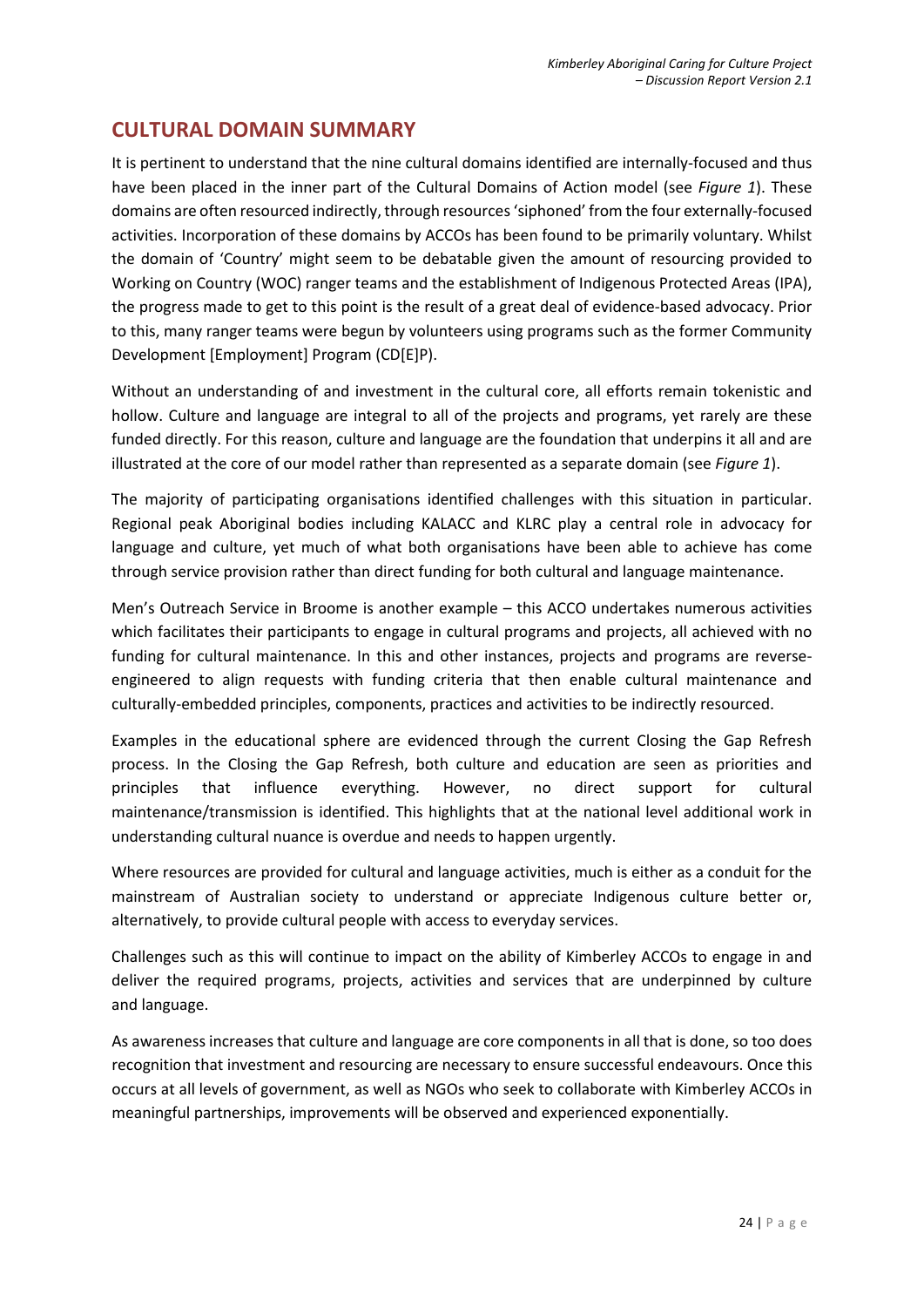## **DISCUSSION REPORT OUTCOMES**

There remains in this report the need to address gaps, not from a deficit discourse but rather as opportunities for the future. Placing that then within a broader context as the overarching project objectives are met, key findings can then be extracted and shared for the future with all involved.

## **OPPORTUNITIES TO ADDRESS GAPS**

As well as outlining the sorts of cultural activities being undertaken by the participating organisations, the consultations gathered information on the shortfalls or gaps in cultural activities in the region. This included the sorts of constraints on what organisations are able to deliver. It should be noted that this information was not assembled systematically, so what is presented here is far from exhaustive.

The following activities were identified by participating KACfC Project organisations as needing targeted investment and support:

#### **Culture and Language**

The interest in and demand for cultural and language activities outweighs what Kimberley organisations in many areas can deliver because of a lack of support and resourcing. The pervasive view that culture and language can be maintained without investment, available as elements in programs and projects in the nine cultural domains, is of paramount concern.

To assist in these endeavours, the following opportunities were presented during the KACfC Project process:

- Language programs in areas where none exist
- Capacity building for language workers, including formal teaching skills
- Development of language and cultural materials such as dictionaries, teaching resources and language resources
- Opportunities to learn traditional dance
- NAIDOC Week events *in places where these are not well-supported by local government*
- Youth justice programs with a cultural focus that are working closely with families and communities
- Regional cultural and language authorities and organisations (e.g. KALACC and KLRC)
- Increased opportunities for the participation of Elders and senior knowledgeable people in activities

#### **Country**

The broader understanding of the importance of Country to Aboriginal people and our wellbeing has been increasingly appreciated, with greater resources contributed in particular to Aboriginal ranger programs across Australia. Whilst this is applaudable and should continue, the reality is that the inclusion of 'back to Country' trips for ACCO driven programs and projects is an inherent methodology in itself. Through promoting and providing access to Country, increased success is assured. Two additional points were identified during the KACfC Project to foster greater opportunities in this space:

- Collaborative on-Country trips are an essential component to undertake cultural activities and, while time and resource intensive, this cost is substantiated through the results
- The capacity and activities of ranger groups, whose many benefits are widely documented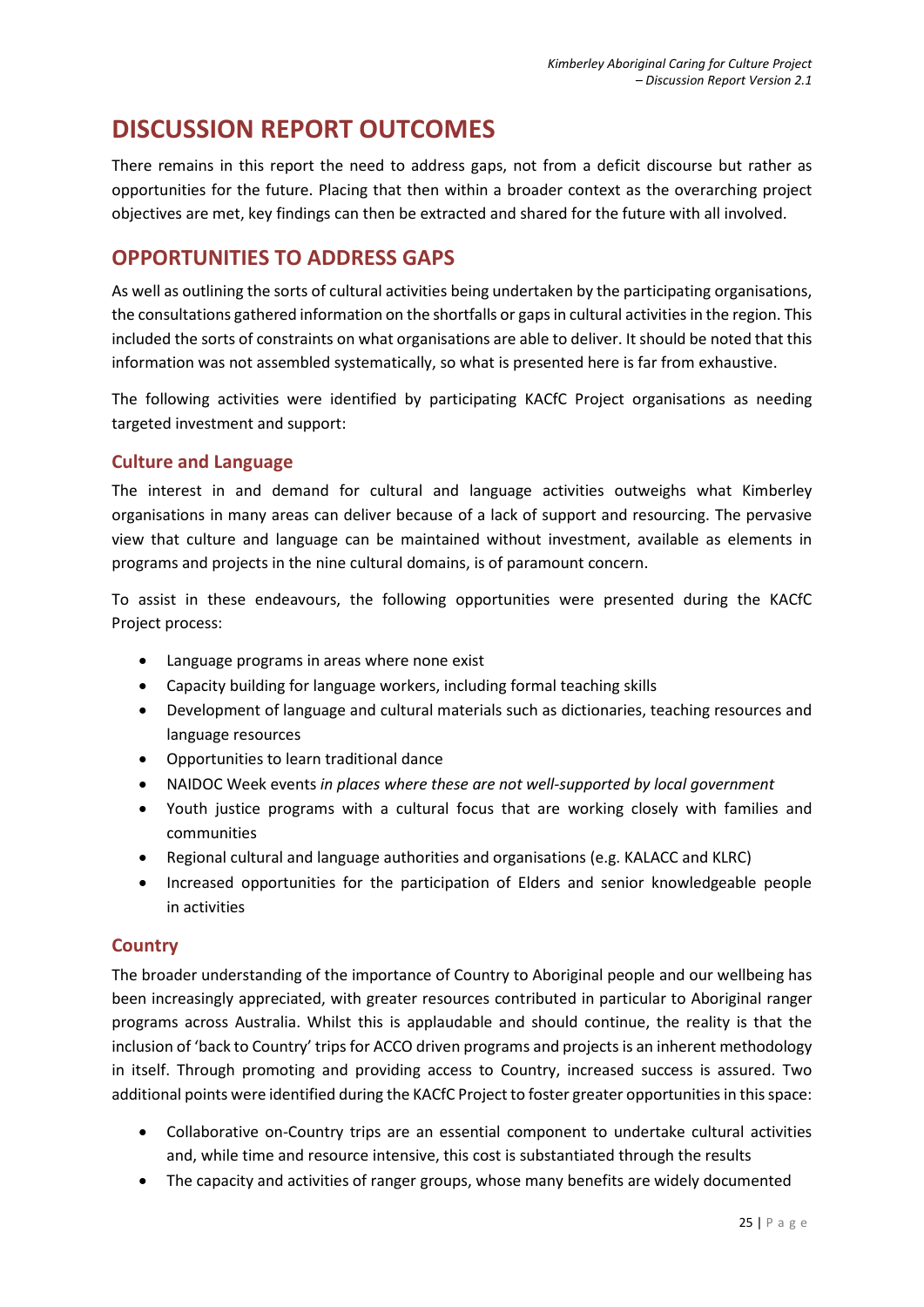#### **Wellbeing (and Health)**

Investment in Aboriginal wellbeing (and health) has been increasing in recent decades, particularly in response to Closing the Gap. With further understanding of intergenerational trauma, colonisation and mental health, initiatives such as the Kimberley Aboriginal Suicide Prevention Trial have been developed. While all of this is required, much of what is currently provided is done so through a Western framework. Repeatedly throughout the KACfC Project process, calls were made for reorienting Aboriginal health and wellbeing resources to one through an Indigenous lens, such as those developed by the [Indigenous Psychology Services.](https://indigenouspsychservices.com.au/workshops/suicide-prevention-workshop/) A number of additional opportunities were specifically identified:

- Traditional medicine and Aboriginal healing policy and practices
- Partnerships between traditional healing, community clinics and allied health services
- Cultural health services such as traditional maternity health care

#### **Cultural Enterprise and Economy**

As with wellbeing, reorienting discussions around enterprise and economy to one through an Indigenous lens opens up opportunities for Aboriginal people to drive economic activities on our Country. This is more than employment or establishing a business (in partnership or otherwise). This is more than being consulted about what is happening or for offers to be engaged or participate. Cultural enterprise and economy recognises Aboriginal people as the initiators, instigators, drivers and developers of culturally-based opportunities for investment, partnership and negotiators to deliver meaningful opportunities for our people, as identified through the KACfC Project consultations:

- Investment in employment and training opportunities across vocations, such as an increase in Aboriginal arts workers in media
- Investment in culturally-driven enterprise such as cultural tourism, in addition to culturallybased economies that in turn support community development on remote communities
- Investigate cultural economic frameworks in parallel with environmental initiatives when investigating economic development of remote areas (e.g. the Mardoowarra (Fitzroy River))

#### **Learning and Exchange**

As discussed above, learning and exchange of knowledge is more than education – it is part of the way that Aboriginal culture supports all generations through knowledge building. Learning from each other and exchanging ideas is an inherent part of any program or project we engage in. Opportunities abound for improved ways of incorporating this into everything we do, as highlighted in the KACfC Project:

- Networking and the building of linkages between people to increase opportunities for learning and the sharing of information
- Forums for people to share cultural knowledge and practices and to build their capabilities
- Festivals, cultural gatherings and mobility for cultural networks
- Cultural orientation, awareness and competency for non-Indigenous people
- Production of local cultural content including traditional language radio programming
- Development of cultural policy in different organisations and cultural groups that is informed by the experiences of other organisations
- Paid mentorships between Elders and young people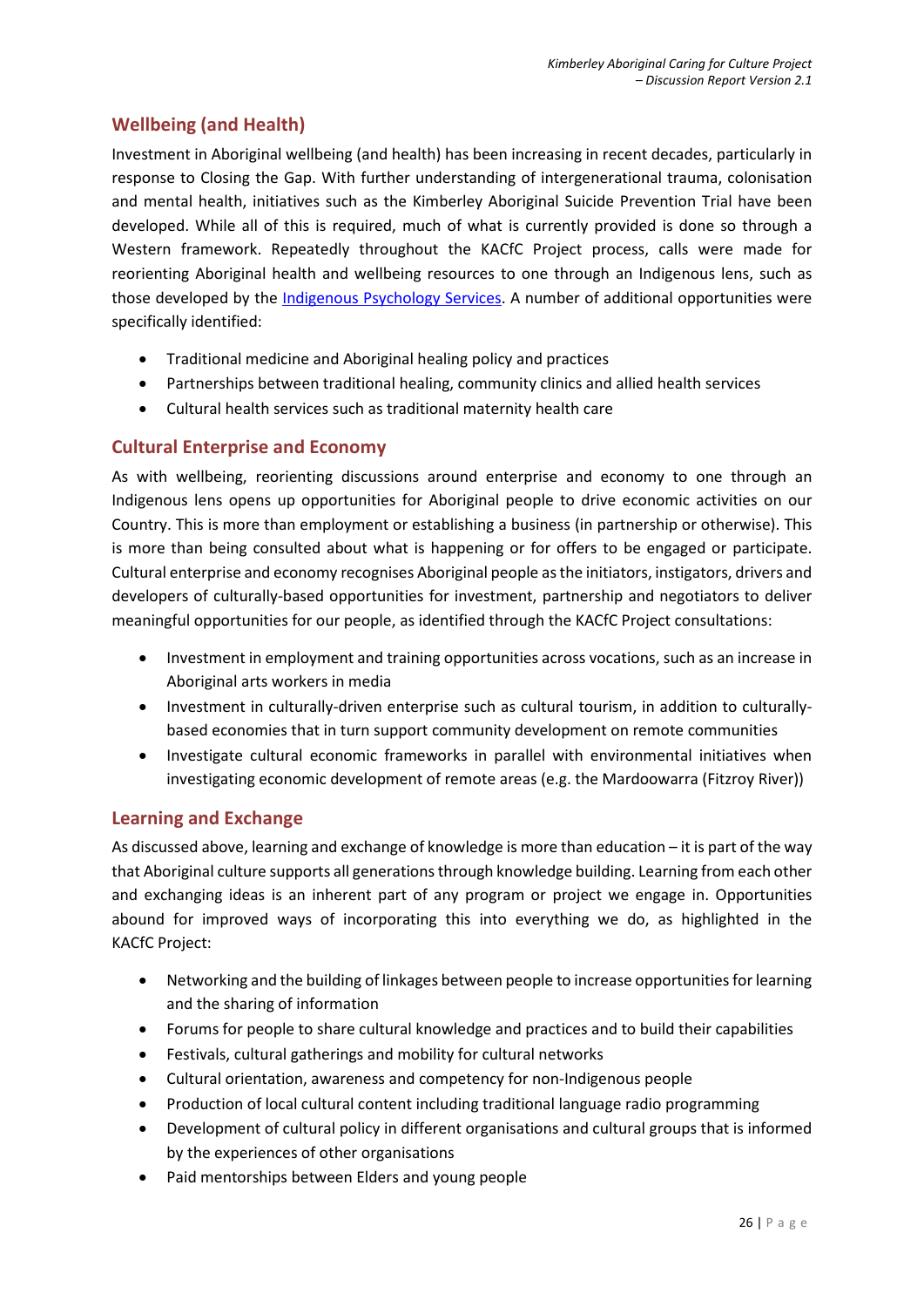## **PROJECT OBJECTIVES REVISITED**

Returning now to the objectives proposed as part of this inclusive KACfC Project, we note that at its core there were four key objectives identified that have guided the overarching process. It is timely that as part of the outcomes identified in this report*,* we review each one in the context of the information analysed from the consultation process.

#### **1. Map and gap the current service provision**

The KACfCP contacted more than 80 ACCOs at the start of 2017 to gauge their interest in participating in this process. 61 organisations did so, which included a handful of programs delivered within Aboriginal methodological frameworks of NGOs (e.g. Enterprise Partnerships WA), as well as Government agencies (e.g. North Regional TAFE as part of the national training network).

The process involved mapping the existing service provision within nine key areas – Culture; Arts and Language Centres; Men's and Women's Centres; Native Title Bodies and Registered Native Title Prescribed Body Corporates; Rangers and Indigenous Protected Areas; Health Organisations and Programs; Media Organisations; Other Service Providers (e.g. Education, Enterprise and Employment); Other Youth, Cultural and Arts Organisations; and Supporting Programs and Organisations. As discussed in the *KACfC Consultation Report*, all three elements of this objective were met. This included identifying and describing:

- Culturally-based services that are currently provided across 35 or more service providers in the Kimberley
- A range of community interests and the gaps that exist between community aspirations and the current suite of services provided
- Opportunities for enhanced delivery of culturally-based services

Further to this process, research was conducted with community-based schools across the region, as reported in the *2019 Kimberley Schools Aboriginal Culture Program Mapping Project – Data and Analysis Report*. This document is a guide for all community-based and mainstream schools to facilitate and foster culture and language into the respective curriculums.

#### **2. Foster collaboration and cohesion amongst Kimberley Aboriginal NGO service providers**

While initially we intended to collate the information from the ACCOs to identify opportunities for ongoing collaboration between community organisations, this became an inherent part of the project's process. Through the consultations that were conducted in workshops in the major towns and communities (which were selected to enable remote groups to participate), those involved heard from each other firsthand about existing activities and aspirational ones. What ensued were conversations throughout the process of potential partnerships and the cultivation and/or enhancement of existing relationships.

Simultaneously, discussions emerged about the creation of networks and consortiums within each of the towns and communities to collaborate on providing culturally-based services. This occurred between both Indigenous and non-Indigenous providers with a view to delivering holistic, whole-ofcommunity outcomes.

Further to this, the importance of ACCO-based service delivery has now been recognised by all levels of Government and has become a core procedure in the provision of services by the WA Government.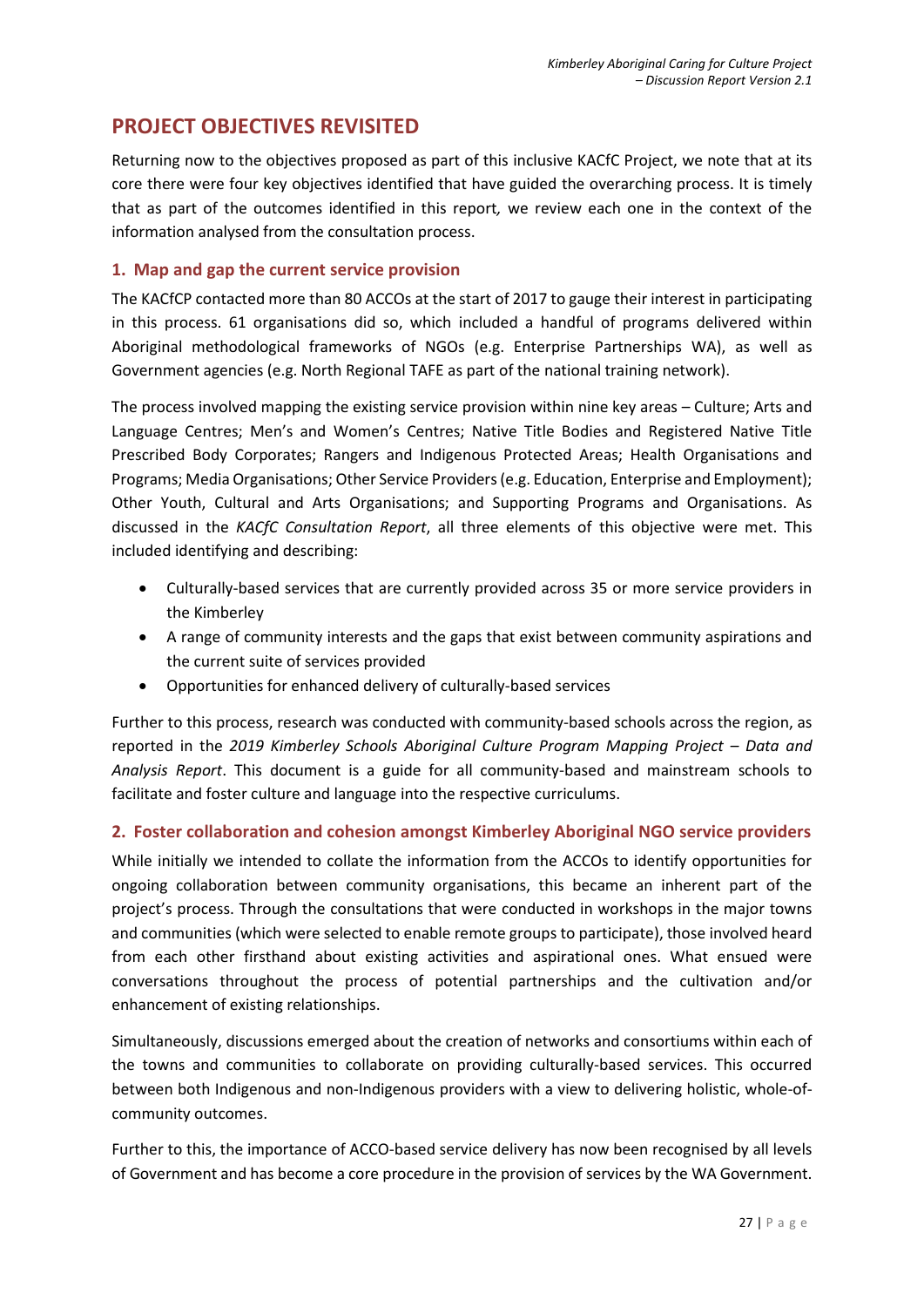Advocacy by groups such as the Kimberley Aboriginal Coalition are now calling for the implementation of exit strategies where funding is provided to non-Indigenous organisations in the first instance. These plans need to include the empowerment and capacity building of local ACCOs to deliver said services into the future.

#### **3. Contribute to the development of macro Government policies and strategies**

The KACfC consultation process and subsequent report capture and detail the many insights, demonstrated outcomes and lived experiences that can inform and improve Government policies and strategies. Kimberley ACCOs provided comprehensive information with a view to informing government processes, including those underway:

- Development of a National Framework for evaluating and measuring Aboriginal culture which is currently being led by Australian Institute of Aboriginal and Torres Strait Islander Studies (AIATSIS)
- Development of the proposed National Indigenous Cultural Policy (Western Australia's Department of Aboriginal Affairs and Department of Culture and the Arts)
- Closing the Gap Refresh
- Implementation of the 2018 iteration of the National Aboriginal and Torres Strait Islander Health Plan 2013–2023
- Support for the development of National Indigenous Arts and Cultural Authority (NIACA)
- Contribute to improving delivery of the Regional Services Reform Unit (RSRU)
- Allocation of Indigenous Advancement Strategy (IAS) funding or equivalent from the National Indigenous Australians Agency (NIAA)

The series of KACfC Project reports will provide a lasting insight into the current potential and opportunities available through culturally-based investment in ACCOs across the region.

#### **4. Inform important research into and strategies towards improving Indigenous outcomes**

As with the previous objective, this project's long-term impacts on and contributions to research and the strategies developed to improve Indigenous outcomes will not be characterised for some time. Indeed, the legacy of the project will be assessed through the referencing afforded in the coming years to the series of documents that have been produced (which may prove to include those studies we sought to engage with), such as the ANU project [Mayi Kuwayu: The National Study of Aboriginal and](https://mkstudy.com.au/)  [Torres Strait Islander Wellbeing;](https://mkstudy.com.au/) the Australia Council for the Arts [Living Culture: First Nations Arts](http://www.australiacouncil.gov.au/research/living-culture/)  [Participation and Wellbeing;](http://www.australiacouncil.gov.au/research/living-culture/) in addition to forthcoming government responses to State Coroner Fogliani's February 2019 *[Inquest into the deaths of thirteen children and young persons in the](https://www.coronerscourt.wa.gov.au/_files/inquest-2019/13-Children-and-Young-Persons-in-the-Kimberley-Region-Finding.pdf)  [Kimberley Region, Western Australia findings report.](https://www.coronerscourt.wa.gov.au/_files/inquest-2019/13-Children-and-Young-Persons-in-the-Kimberley-Region-Finding.pdf)*

That said, contributions have undoubtedly contributed to the commissioning phase of the Kimberley Aboriginal Suicide Prevention Trial (administered by the WA Primary Health Alliance (WAPHA), who co-funded this project). The same can be said for the collective, collaborative and unified representation of Kimberley Aboriginal organisations to government-resourced service provision of culturally-based initiatives.

What can be unequivocally stated regarding all project objectives is that they have been resoundingly met and the voices of Aboriginal people, communities and organisations from across the Kimberley have been captured, articulating and demonstrating the importance of culture in everything we do.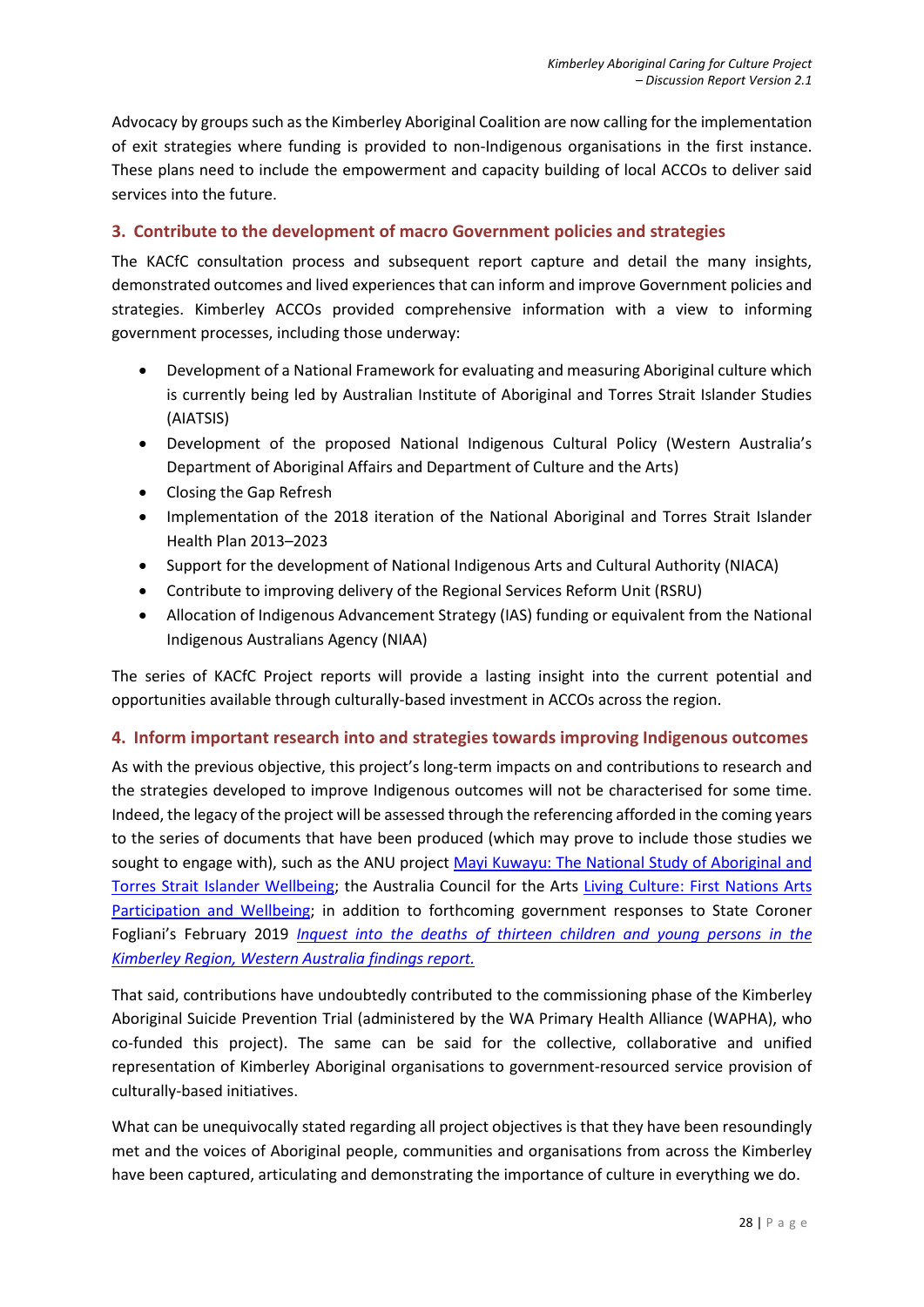## **KEY FINDINGS**

Evidenced throughout the *KACfC Consultation Report* and substantiated in this *KACfC Discussion Report* is the empirical requirement to not only resource the externally-focused activities identified within the Cultural Domains of Activity diagram (see *[Figure 1](#page-15-0)*) but to prioritise funding of its core – that is, Culture and Language. If this trend is not reversed, if there is no investment in the cultural foundation, no amount of resourcing applied to the cultural domains will achieve its objectives.

The KACfC Project provides evidence that participating organisations are supporting people in maintaining and revitalising Aboriginal cultural identity, heritage and traditions in the Kimberley. This is often being undertaken and resourced indirectly. Whilst some may view this as happening with varying degrees of success, others will argue that across the region, all are doing everything they can to both promote, protect and maintain culture through whatever means are available. In some places, and during periods when local organisations may be stretched, the importance of events such as NAIDOC Week take on an added significance.

Art centres have a peak body in the Association of Northern, Kimberley and Arnhem Aboriginal Artists (ANKAAA) that provides coordination, engages all artists and arts organisations, bringing them all together for forums and to meet. In other spheres, organisations do not have this broader support and are reliant on the peak regional Aboriginal organisations such as KALACC, KLRC, KLC and Aarnja Limited.

These regional organisations are also undergoing change. For example, the role of KLRC, which in the past conducted many of the language initiatives in the region, is changing with the establishment of PBCs, some of whom like Yawuru have set up their own culture and language centres. KLRC continues to spearhead projects in other areas, but are having to adapt to a changing organisational landscape with fewer resources. That said, the importance of regional coordination for individual centres and ventures is recognised by all.

Three key findings have been identified through the KACfC process. Moving forward, each finding will need to be addressed in the short-, medium- and long-term in relation to the fundamental understanding and investment in culture in the Kimberley:

- **Strength of Regional Collaboration**  The isolation of and long distances between communities presents enormous challenges to Kimberley ACCOs that undertake cultural activities. A recurrent theme in the project is the importance of networking and forums through which people can come together, regionally and locally, to develop shared strategies; learn from and support each other; share information; advocate; and so on.
- **Unrecognised Activities Crucial to Social Capital** The participating organisations undertake an array of informal and unofficial activities, such as aged care and childcare responsibilities, which most often go unrecognised and unfunded, but that are essential to keeping the cultural ecology of local and regional Kimberley alive.
- **Cultural Foundations Essential to Social, Cultural and Emotional Wellbeing** The data collected on the value and impacts of cultural practice, identity, knowledge and connections reaffirms and reinforces the many reports, statements and articulations of the past about the importance of culture to Indigenous health and wellbeing, as well as the research underway that is investigating the links between culture and wellbeing.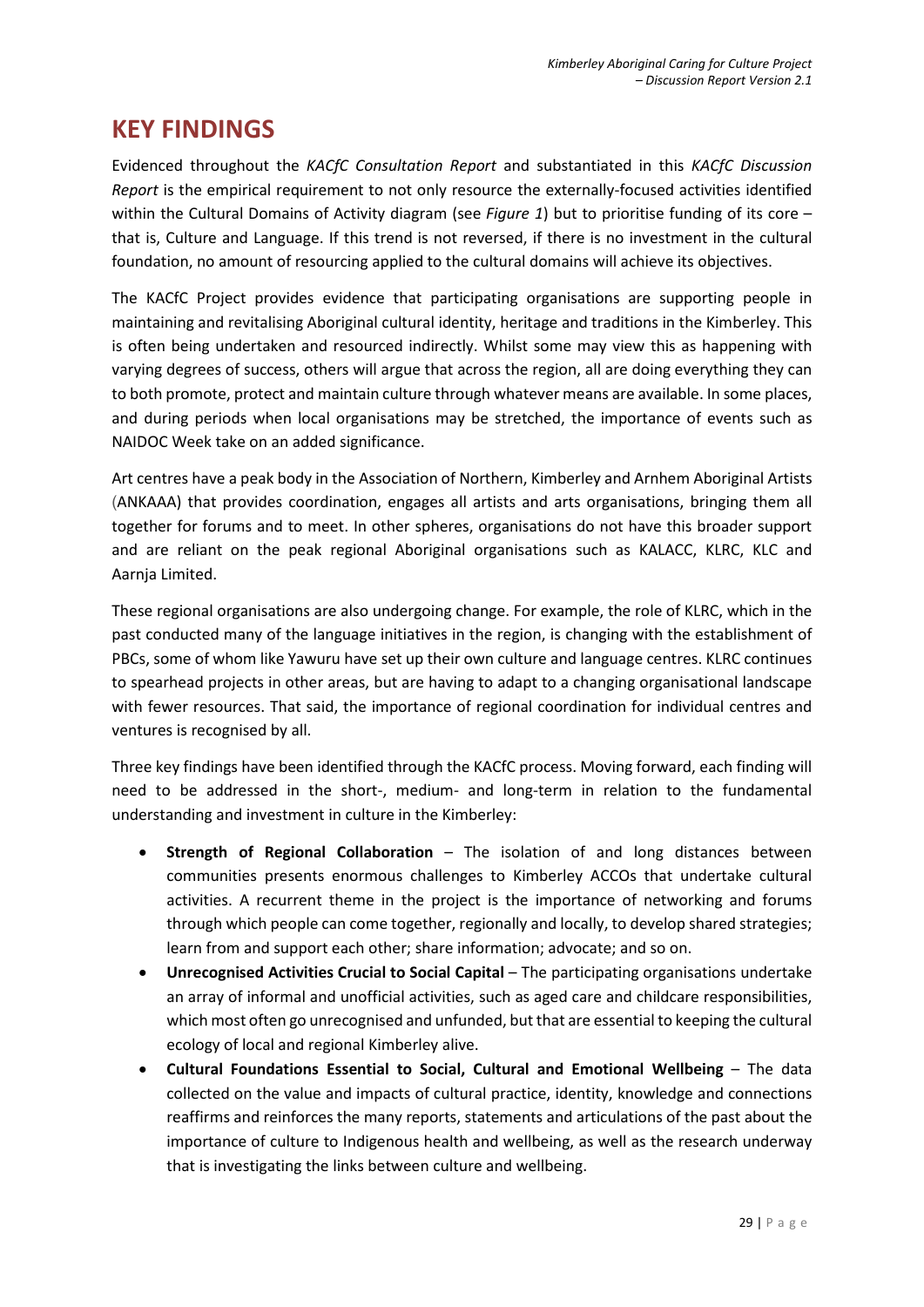## **RECOMMENDATIONS**

Consideration has been given to the information provided in both the *KACfC Consultation Report*, the analysis of that information within this report and the accompanying *KACfC Background Report* literature review. Overwhelmingly, it has been observed that:

#### *Culture and Language, as fundamental to the success of Aboriginal and Torres Strait Islander programs as it is, is rarely funded or resourced.*

To seriously address many of the complex intricacies around intergenerational trauma, subsequent issues of drug and alcohol abuse, self-harm and suicide, this mandate needs to be reversed. Funding and resources must be released to ACCOs to fund the core of the Cultural Domains – Culture and Language (as opposed to other non-Indigenous organisations who also provide support services in this space). By doing so, impact will be delivered to the surrounding spheres of influence in a greater and more holistic way than the current siloed government processes.

Acknowledging the many past reports that have raised similar concerns and provided many detailed recommendations, which have resulted in little change, we make five recommendations. These are achievable in the short-, medium- and long-term and are both individually-focussed or addressed collectively:

- *1. Investment in Aboriginal Controlled Community Organisations to maintain, celebrate and prioritise culture in all its forms*
- *2. Consolidated targeted investment in Aboriginal languages and language maintenance outcomes as a strategic priority area*
- *3. Prioritised investment and support for Kimberley Aboriginal organisations to provide regular regional and local forums for the sharing of cultural knowledge and practice, the building of capability and to network in key areas of activity*
- *4. Investment in the development of cultural outcome indicators and measures that Aboriginal people define, which would relate to such things as types of cultural participation and opportunities to connect with Country and family, and language maintenance and revival*
- *5. A response by the WA Government to the gaps and opportunities identified in this report, and all those of the 201[6 Message Stick Report,](https://www.parliament.wa.gov.au/parliament/commit.nsf/(Report+Lookup+by+Com+ID)/B7C324463C7E020A4825806E00050947/$file/161114+Aboriginal+Youth+Suicide+Draft+Report+FINAL+with+electronic+signature+17112016.pdf) KALACC's 2017 Cultural Solutions Position Paper and State Coroner Fogliani's 201[9 Coronial Inquest Findings Report](https://www.coronerscourt.wa.gov.au/_files/inquest-2019/13-Children-and-Young-Persons-in-the-Kimberley-Region-Finding.pdf)*

Given the growing number of investigations such as this and those referenced by the KACfC Project, we have prepared a set of short- to long-term actions as set out in *[Table](#page-30-0) 4* below to assist in the development and implementation of responsive actions by the Government and funding bodies. They are provided as a guide, as we all seek to positively and proactively inform all levels of Government and funding bodies while supporting ACCOs to continue to strengthen culture into the future.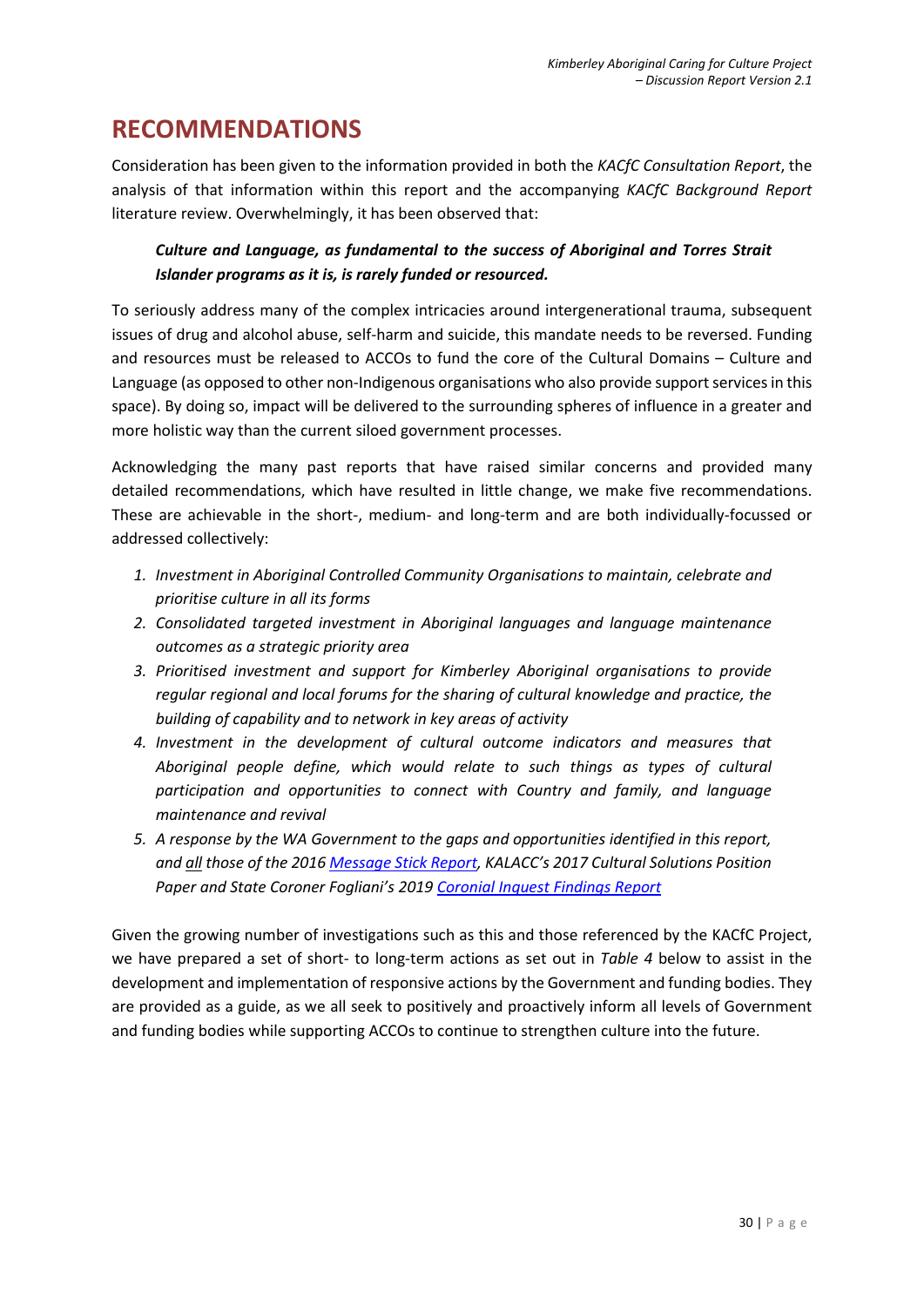|    | <b>KIMBERLEY ABORIGINAL</b>                                                                                                                                                                                                                                                                | <b>RESPONSIVE ACTIONS</b>                                                                                                                                 |                                                                                                                                                               |  |  |
|----|--------------------------------------------------------------------------------------------------------------------------------------------------------------------------------------------------------------------------------------------------------------------------------------------|-----------------------------------------------------------------------------------------------------------------------------------------------------------|---------------------------------------------------------------------------------------------------------------------------------------------------------------|--|--|
|    | <b>CARING FOR CULTURE</b><br><b>PROJECT RECOMMENDATIONS</b>                                                                                                                                                                                                                                | <b>Short-to-Medium Term</b><br>Actions (1-5 years)                                                                                                        | <b>Medium-to-Long Term</b><br>Actions (5-20 years)                                                                                                            |  |  |
|    | 1.<br>Investment in Aboriginal Controlled<br>Community Organisations to maintain,<br>celebrate and prioritise culture in all<br>its forms                                                                                                                                                  | Establish cultural funding<br>programs that are available<br>to ACCOs only                                                                                | Develop ACCOs driving<br>agenda in relation to<br>cultural investment across<br>the region                                                                    |  |  |
| 2. | Consolidated targeted investment in<br>Aboriginal languages and language<br>maintenance outcomes as a strategic<br>priority area                                                                                                                                                           | Fund the Kimberley<br>Language Resource Centre<br>(KLRC) to develop language<br>resources with Prescribed<br><b>Body Corporates (PBCs)</b><br>for schools | Provide language funds for<br>all PBCs<br>Fund the KLRC for sleeping<br>languages and research                                                                |  |  |
| 3. | Prioritised investment and support for<br>Kimberley Aboriginal organisations to<br>provide regular regional and local forums<br>for the sharing of cultural knowledge and<br>practice, the building of capability and to<br>network in key areas of activity                               | Resource KALACC and KLRC<br>to collaborate to lead a<br>cultural knowledge and<br>practice exchange across<br>the region                                  | Invest in established<br>cultural knowledge and<br>practice exchange via<br>Kimberley ACCOs                                                                   |  |  |
| 4. | Investment in the development of cultural<br>outcome indicators and measures that<br>Aboriginal people define, which would<br>relate to such things as types of cultural<br>participation and opportunities to<br>connect with Country and family, and<br>language maintenance and revival | Utilise existing and<br>established cultural<br>governance mechanisms in<br>the Kimberley to develop<br>cultural outcome indicators<br>and measures       | Evaluate and continue<br>improving cultural outcome<br>indicators and measures via<br>existing and established<br>Kimberley cultural<br>governance mechanisms |  |  |
| 5. | A response by the WA Government to the<br>gaps and opportunities identified in this<br>report, and all those of the 2016 Message<br>Stick Report, KALACC's 2017 Cultural<br>Solutions Position Paper, and State<br>Coroner Fogliani's 2019 Coronial Inquest<br><b>Findings Report</b>      | Provide a published<br>response to all three<br>reports with actions<br>identified to address the<br>specific individual<br>recommendations               | Implement the actions<br>published in relation to<br>recommendations in each<br>of the reports                                                                |  |  |

*Table 4: Responsive actions to KACfC recommendations*

<span id="page-30-0"></span>At this point KALACC would like to acknowledge the growing body of work around the fifth recommendation, with the WA Government release of the *Statement of Intent on Aboriginal Youth Suicide* in May 2019 and the draft *WA Aboriginal Affairs Strategy* due for release in early 2020. Consideration has been given to key findings and recommendations articulated here and in previous reports in these documents, and the Kimberley Aboriginal community and ACCOs now eagerly await further co-design opportunities and the implementation of culturally-based initiatives.

Working towards developing and implementing these recommendations further will deliver on those words of the Kimberley Cultural Bosses on page 6 of KALACC's *Cultural Solutions Position Paper*:

#### *To heal our people, we must heal our families. To heal our families, we must heal our communities.*

*Culture is the key.*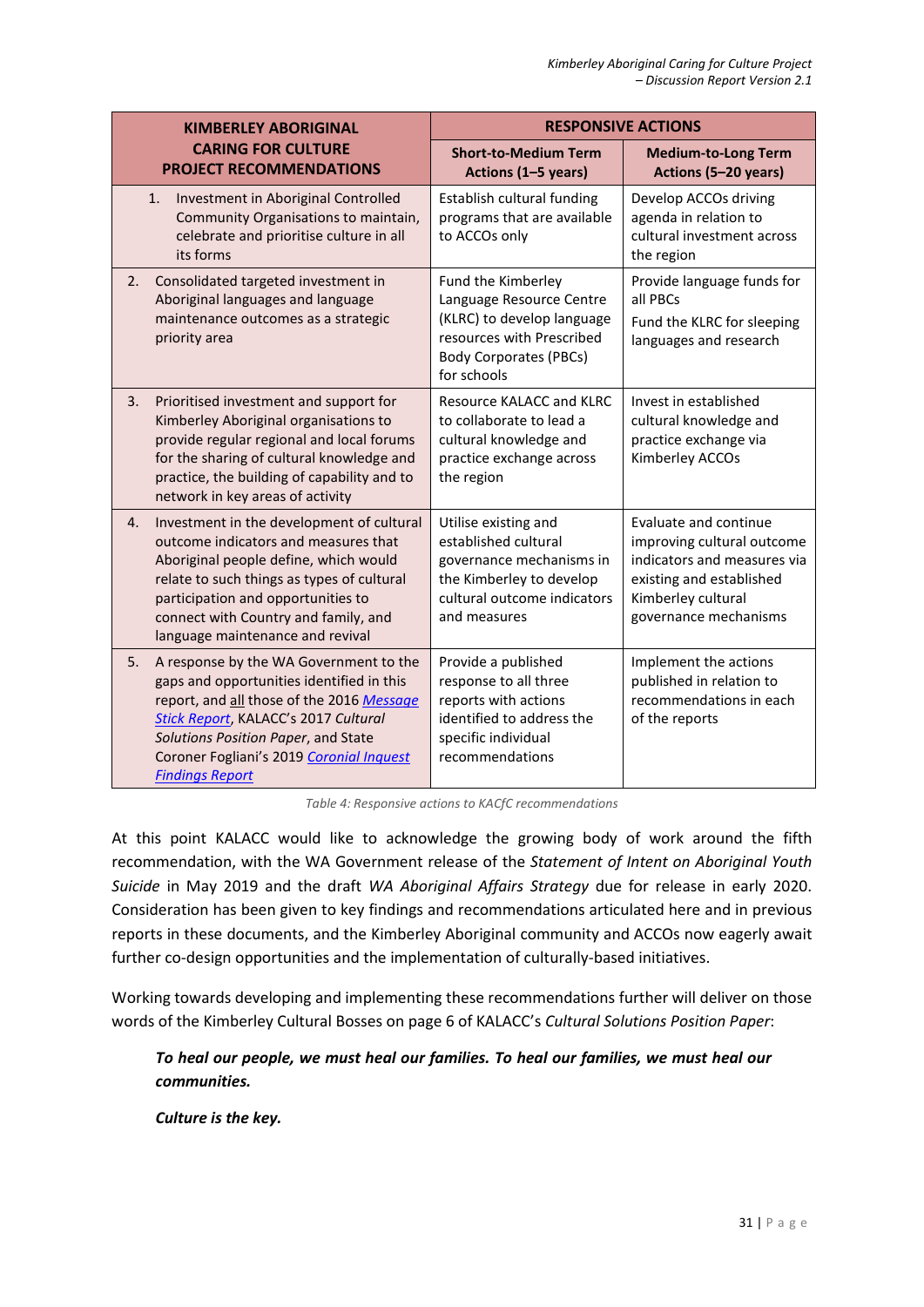## **REFERENCES**

Aarnja Limited (2018). "Who we are/Empowered Communities." [https://aarnja.org.au/.](https://aarnja.org.au/)

AIATSIS (2019). "International Year of Indigenous Languages." [https://aiatsis.gov.au/IYIL2019.](https://aiatsis.gov.au/IYIL2019)

Akerman, K. (1979). "The Renascence of Aboriginal Law in the Kimberleys". In R. M. Berndt and C. H. Berndt *Aborigines of the West: Their Past and Their Present*. Perth: University of Western Australia Press**:** 234-242.

Austin, B. J., T. Vigilante, S. Cowell, I. M. Dutton, D. Djanghara, S. Mangolomara, B. Puermora, A. Bundamurra and Z. Clement (2017). "The Uunguu Monitoring and Evaluation Committee: Intercultural Governance of a Land and Sea Management Programme in the Kimberley, Australia". *Ecological Management & Restoration* 18(2): 124-133.

Australia Council for the Arts (2018). "Working towards a National Indigenous Arts and Culture Authority." [https://niaca.com.au/.](https://niaca.com.au/)

Commonwealth of Australia Department of Health (2017). *My Life My Lead - Opportunities for strengthening approaches to the social determinants and cultural determinants of Indigenous health: Report on the national consultations*. Canberra: Commonwealth of Australia.

Commonwealth of Australia Department of Health (2018). *Implementation Plan for the National Aboriginal and Torres Strait Islander Health Plan 2013-2023*. Canberra: Commonwealth of Australia.

Council of Australian Governments (2017). *Closing the Gap Refresh: The Next Phase. Public Discussion Paper*. Canberra: Council of Australian Governments.

Council of Australian Governments (2018). "Closing the Gap Refresh: Draft targets."Canberra: Council of Australian Governments[. https://closingthegaprefresh.pmc.gov.au/targets.](https://closingthegaprefresh.pmc.gov.au/targets)

Fogliani, R. V. C. (2019). *Inquest into the 13 Deaths of Children and Young Persons in the Kimberley Region* C. s. C. o. W. Australia, Perth: Government of Western Australia. *[NB: Referred to as the [Coronial Inquest Findings Report\]](https://www.coronerscourt.wa.gov.au/_files/inquest-2019/13-Children-and-Young-Persons-in-the-Kimberley-Region-Finding.pdf)*

Haviland, M., B. Riley and B. Houghton (2019). *Kimberley Schools Aboriginal Culture Program Mapping Project - Data and Analysis Report.* Report for the Kimberley Aboriginal Law and Culture Centre (KALACC) for the Kimberley Aboriginal Caring for Culture Project. Canberra: Australian National University.

Hunt, H., G. (2018). "More support for suicide prevention programs." [http://www.health.gov.au/internet/ministers/publishing.nsf/Content/health-mediarel-yr2018](http://www.health.gov.au/internet/ministers/publishing.nsf/Content/health-mediarel-yr2018-hunt055.htm) [hunt055.htm.](http://www.health.gov.au/internet/ministers/publishing.nsf/Content/health-mediarel-yr2018-hunt055.htm)

KALACC (2017). C*ultural Solutions: Shared Pathways for Engagement in the Kimberley*. Kimberley Aboriginal Law and Culture Centre. Fitzroy Crossing: Kimberley Aboriginal Law and Cultural Centre. *[NB: Referred to as the Cultural Solutions Position Paper]*

KALACC (2019) *Kimberley Aboriginal Caring for Culture Consultation Report 1.2*. Fitzroy Crossing: Kimberley Aboriginal Law and Culture Centre.

KALACC (2019) *Kimberley Aboriginal Caring for Culture Literature Review*. Fitzroy Crossing: Kimberley Aboriginal Law and Culture Centre.

KLC, KALACC, KLRC and Aarnja Limited (2018). The Ngumpan Statement.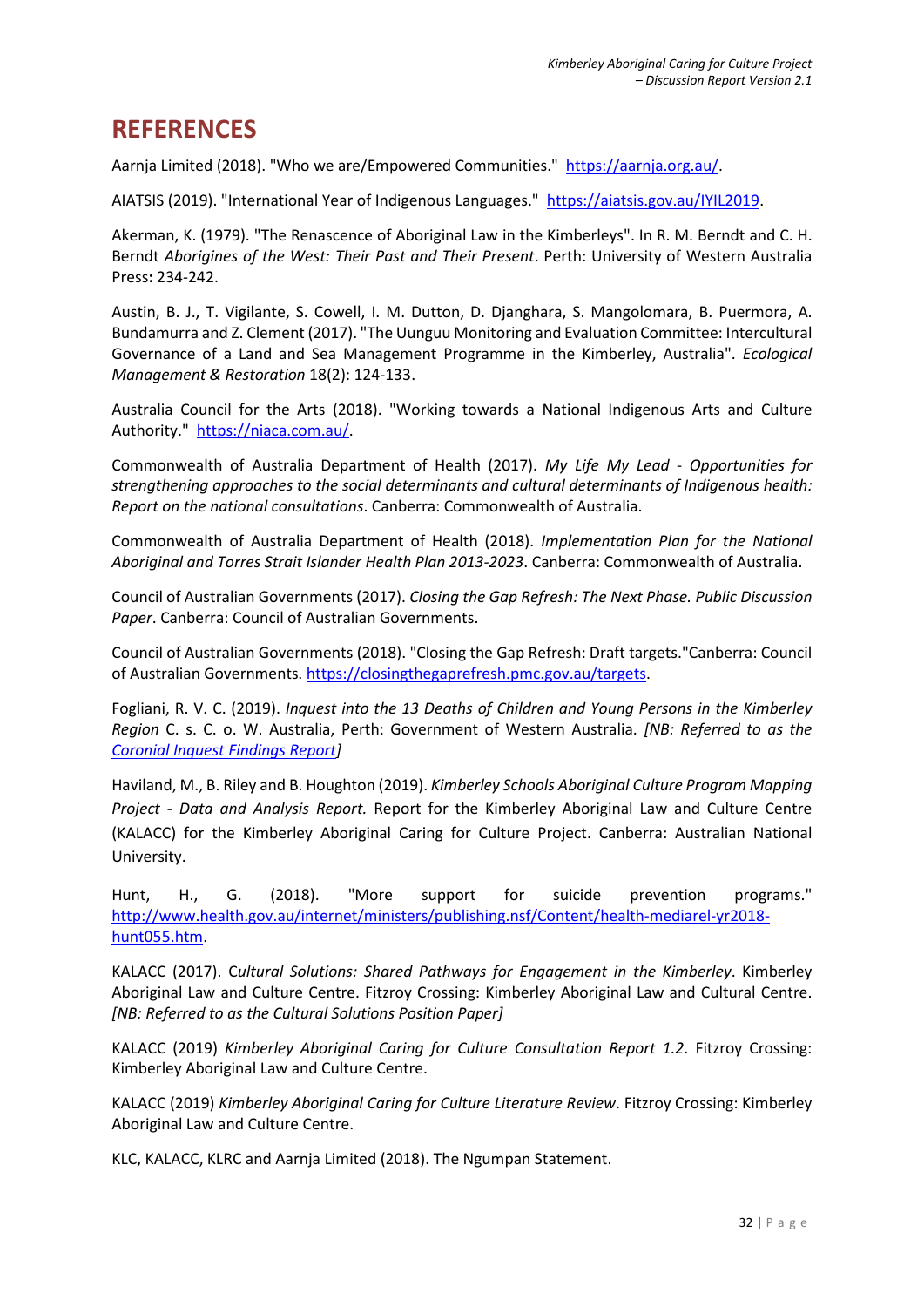KLC and Warringarri Resource Centre (1991). *The Crocodile Hole Report.* Derby: Kimberley Land Council.

KLRC (2010). *Kimberley Aboriginal Caring for Country Plan - Discussion Paper.* Kimberley Language Resource Centre. Halls Creek, Kimberley Language Resource Centre.

Ley, H. S. (2016). "Suicide prevention trial for the Kimberley." [http://www.health.gov.au/internet/ministers/publishing.nsf/Content/health-mediarel-yr2016](http://www.health.gov.au/internet/ministers/publishing.nsf/Content/health-mediarel-yr2016-ley1308.htm) [ley1308.htm.](http://www.health.gov.au/internet/ministers/publishing.nsf/Content/health-mediarel-yr2016-ley1308.htm)

Moorcroft, H., E. Ignjic, S. Cowell, G. Goonack, S. Mangolomara, J. Oobagooma, R. Karadada, D. Williams and N. Waina (2012). "Conservation planning in a cross-cultural context: the Wunambal Gaambera Healthy Country Project in the Kimberley,Western Australia". *Ecological Management & Restoration* 13(1).

The Elders, M. Gooda and P. Dudgeon (2014). *The Elders' Report into Preventing Indigenous Self-harm and Youth Suicide.* People Culture Environment in partnership with Our Generation Media. Yuin, People Culture Environment in partnership with Our Generation Media.

WA Department of Culture and the Arts and WA Department of Aboriginal Affairs (2015). *Investing in Aboriginal Culture: The role of culture in gaining more effective outcomes from WA State Government services*. Perth: Government of Western Australia.

Western Australia Parliament Legislative Assembly Education and Health Standing Committee (2016). *Learnings from the message stick : the report of the inquiry into Aboriginal youth suicide in remote areas.* Parliament of Western Australia. Perth, Parliament of Western Australia. *[NB: Referred to as the [Message Stick Report\]](https://www.parliament.wa.gov.au/parliament/commit.nsf/(Report+Lookup+by+Com+ID)/B7C324463C7E020A4825806E00050947/$file/161114+Aboriginal+Youth+Suicide+Draft+Report+FINAL+with+electronic+signature+17112016.pdf)*

Wunan Foundation Inc (2015). *Empowered Communities Design Report.* Empowered Communities. Sydney, Empowered Communities.

Wyatt, H. K. (2017). "Kimberley Suicide Prevention Trial Working Group meeting." [http://www.health.gov.au/internet/ministers/publishing.nsf/Content/health-mediarel-yr2017](http://www.health.gov.au/internet/ministers/publishing.nsf/Content/health-mediarel-yr2017-wyatt009.htm) [wyatt009.htm.](http://www.health.gov.au/internet/ministers/publishing.nsf/Content/health-mediarel-yr2017-wyatt009.htm)

Yap, M. and E. Yu (2016). *Community wellbeing from the ground up : a Yawuru example.* Bankwest Curtin Economics Centre, Curtin University. Bentley, Bankwest Curtin Economics Centre, Curtin University.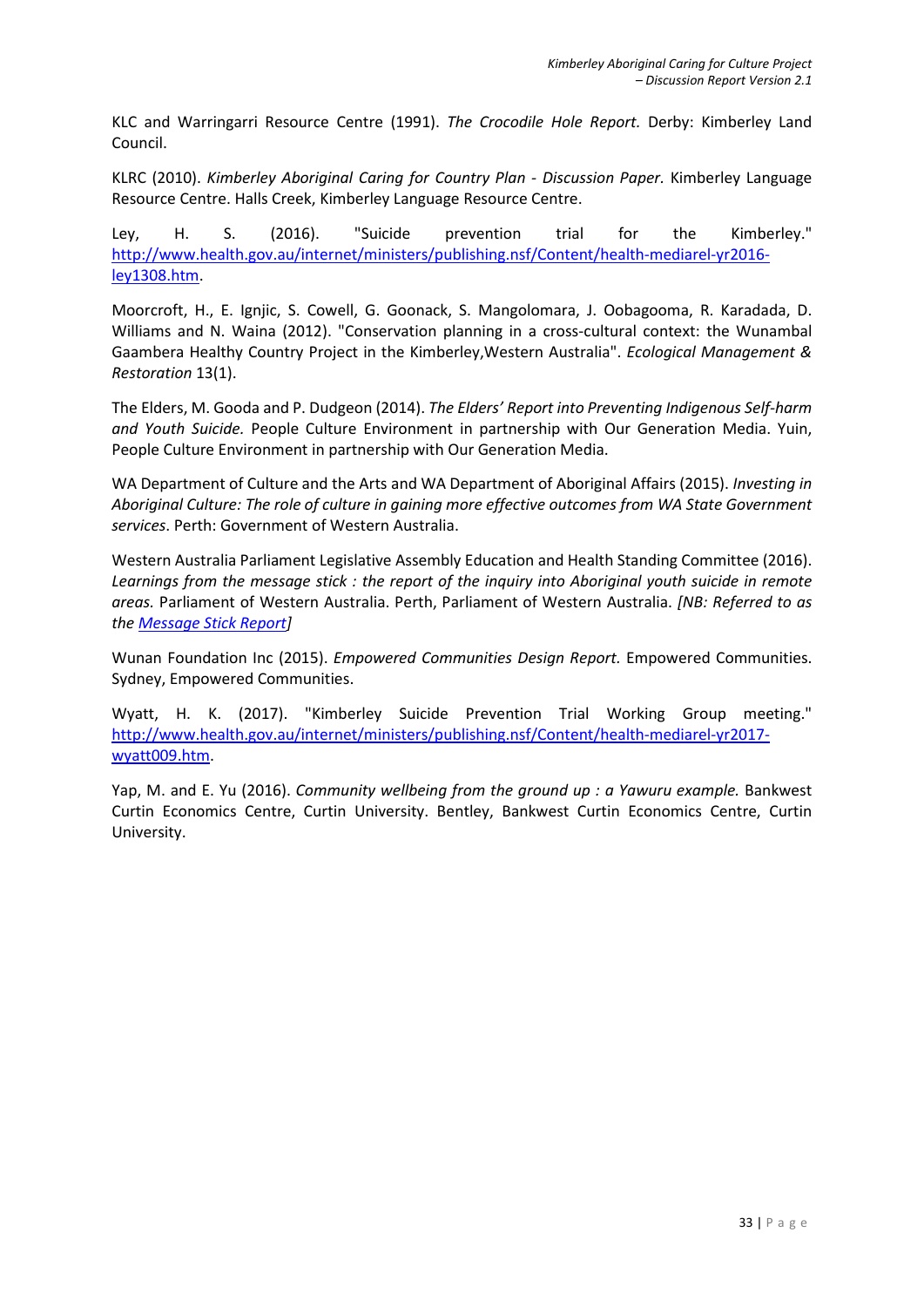## **APPENDICES**

## **APPENDIX 1: TABLE OF PARTICIPATING ORGANISATIONS IN THE KIMBERLEY ABORIGINAL CARING FOR CULTURE PROJECT**

The following table has been extracted from the *KACfC Consultation Report*.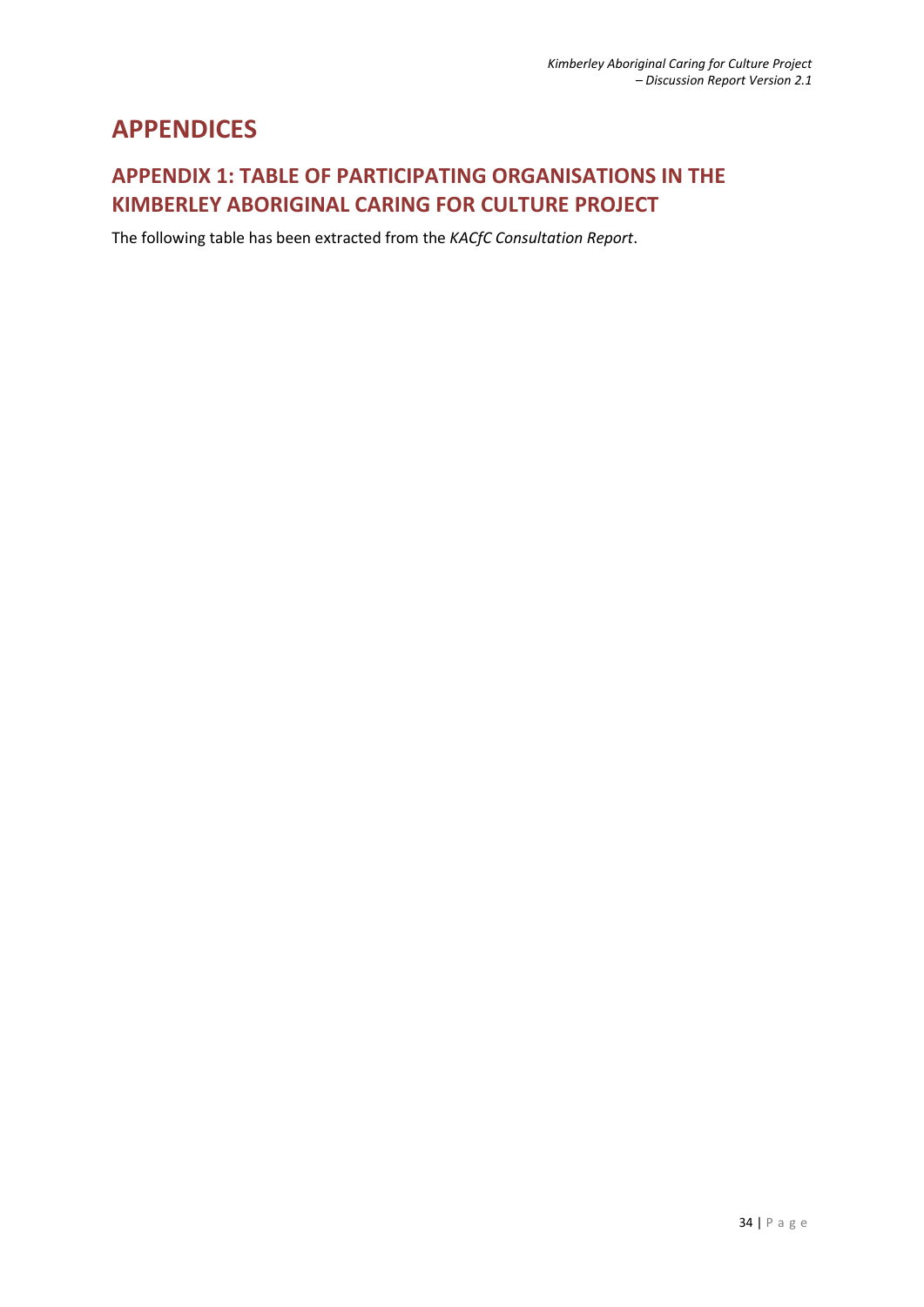|                                                                                             | <b>Southern Tradition</b>                                                              | Western<br><b>Tradition</b>               | <b>Central</b><br><b>Tradition</b>                                                              | <b>Eastern</b><br><b>Tradition</b>                                                     | <b>Northern Tradition</b>                                                                                                                   | <b>Regional</b><br><b>Bodies</b>                                                                      |
|---------------------------------------------------------------------------------------------|----------------------------------------------------------------------------------------|-------------------------------------------|-------------------------------------------------------------------------------------------------|----------------------------------------------------------------------------------------|---------------------------------------------------------------------------------------------------------------------------------------------|-------------------------------------------------------------------------------------------------------|
| <b>Cultural Centres</b>                                                                     |                                                                                        |                                           |                                                                                                 |                                                                                        |                                                                                                                                             | • Kimberley Aboriginal<br>Law and Cultural<br>Centre (KALACC)                                         |
| <b>Arts Centres</b>                                                                         |                                                                                        |                                           | • Mowanjum<br>Aboriginal Art and<br><b>Culture Centre</b><br>• Mangkaja Arts<br>Resource Agency | • Warmun Art Centre<br>• Waringarri<br><b>Aboriginal Arts</b><br>• Yarliyil Art Centre | • Kira Kiro Art Centre                                                                                                                      |                                                                                                       |
| <b>Language Centres</b>                                                                     |                                                                                        |                                           | · Madjulla<br>Incorporated<br>• Nyikina<br>Incorporated                                         | • Mirima Dawang<br>Woorlab-gerring<br>Language and<br><b>Culture Centre</b>            |                                                                                                                                             | • Kimberley Language<br><b>Resource Centre</b><br>(KLRC)<br>• Aboriginal<br>Interpreting WA<br>(AIWA) |
| <b>Men's Centres</b>                                                                        | Broome Men's<br>$\bullet$<br><b>Outreach Service</b>                                   |                                           | • Derby Men's Shed                                                                              |                                                                                        |                                                                                                                                             |                                                                                                       |
| <b>Women's Centres</b>                                                                      |                                                                                        | • Babagarra<br>Aboriginal<br>Incorporated | • Marninwarntakura<br>Women's Resource<br>Centre                                                | • Gawooleng<br>Yawoodeng                                                               |                                                                                                                                             |                                                                                                       |
| <b>Native Title Bodies</b>                                                                  |                                                                                        |                                           |                                                                                                 |                                                                                        |                                                                                                                                             | • Kimberley Land<br>Council (KLC)                                                                     |
| <b>Native Title</b><br>Organisations-<br><b>Prescribed Body</b><br><b>Corporates (PBCs)</b> | • Walalakoo<br>Aboriginal<br>Corporation<br>• Yanunijarra<br>Aboriginal<br>Corporation |                                           | · Bunuba Dawangarri<br>Aboriginal<br>Corporation                                                | • Miriuwung<br>Gajerrong<br>Corporation                                                | · Dambimangari<br>Aboriginal<br>Corporation<br>• Wunambal<br>Gaambera<br>Aboriginal<br>Corporation<br>· Wilinggin Aboriginal<br>Corporation |                                                                                                       |